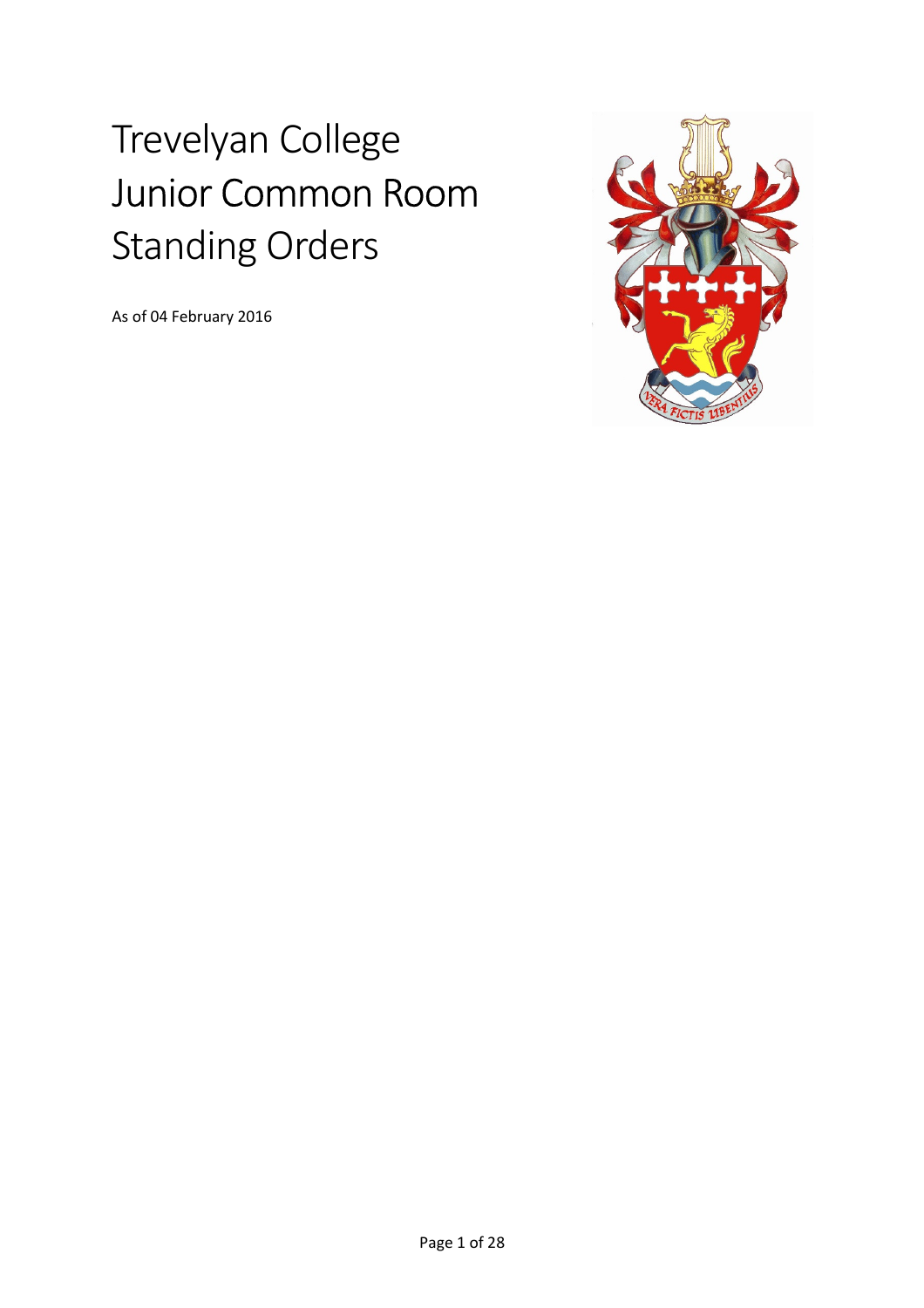## Contents

| 1.  |       |  |
|-----|-------|--|
| 2.  |       |  |
| 3.  |       |  |
| 4.  |       |  |
| 5.  |       |  |
| 6.  |       |  |
| 7.  |       |  |
| 8.  |       |  |
| 9.  |       |  |
| 10. |       |  |
| 11. |       |  |
| 12. |       |  |
| 13. |       |  |
| 14. |       |  |
| 15. |       |  |
| 16. |       |  |
|     | 16.5. |  |
|     | 16.6. |  |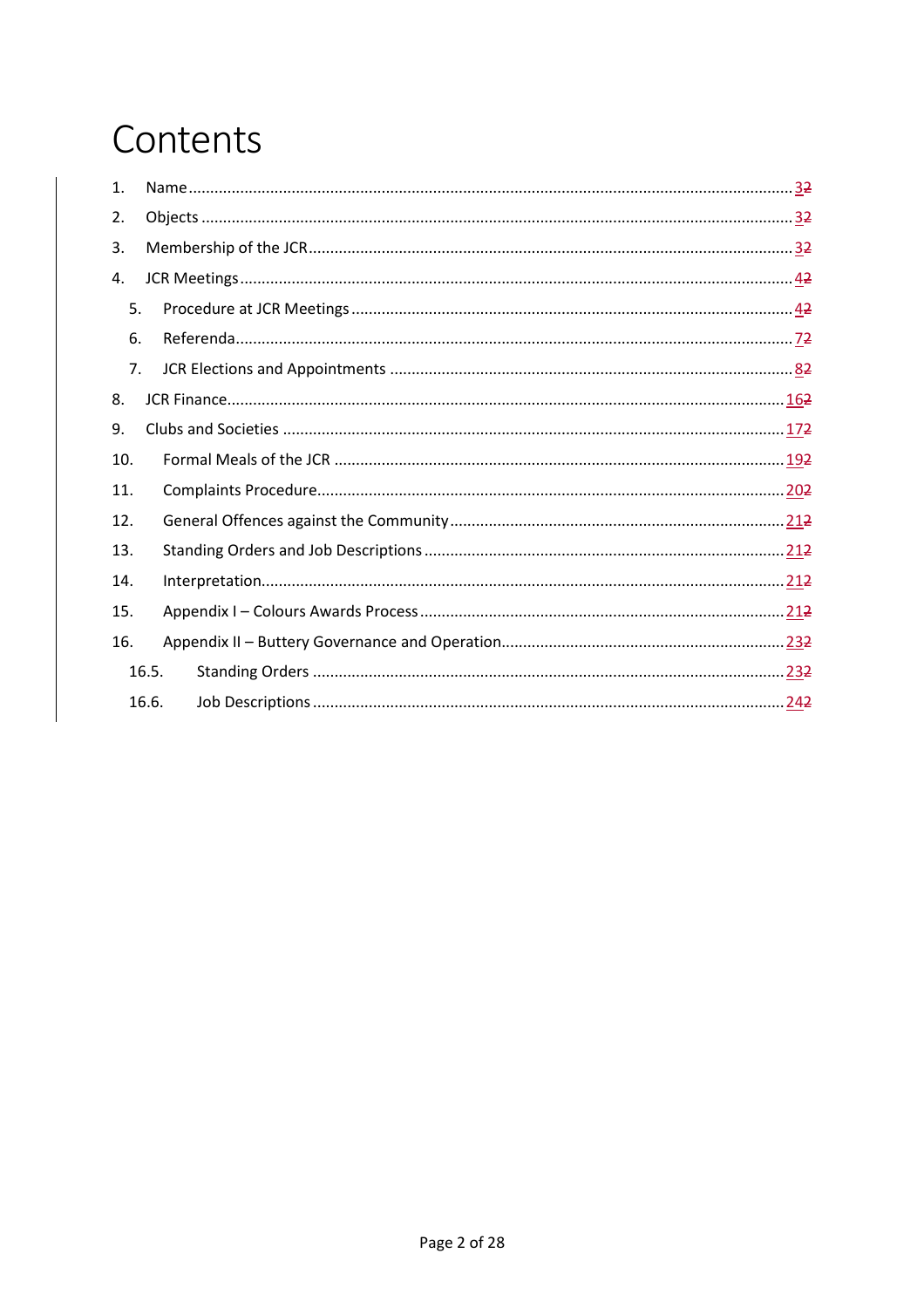## 1. Name

There shall be a Students' Union in the name of Trevelyan College Junior Common Room ("the JCR").

## 2. Objects

- 2.1. The objects of the JCR are the advancement of education of students within Trevelyan College for the public benefit by:
	- 2.1.1. Promoting the interests and welfare of students within Trevelyan College during their course of study and representing, supporting and advising students;
	- 2.1.2. Being the recognised representative channel between students and Trevelyan College and any other external bodies;
	- 2.1.3. Providing social, cultural, sporting and recreational activities and forums for discussions and debate for the personal development of its students.

## 3. Membership of the JCR

- 3.1. Members
	- 3.1.1. There shall be two categories of membership to the JCR:
		- 3.1.1.1. Full Membership;
		- 3.1.1.2. Honorary Membership.
	- 3.1.2. Unless otherwise stated, "JCR Member" or similar shall refer to Full Membership;
	- 3.1.3. Full Members shall consist of:
		- 3.1.3.1. All undergraduate members of Trevelyan College unless they have decided to relinquish their membership in accordance with the opt-out regulations of Durham University;
		- 3.1.3.2. Any postgraduate members of Trevelyan College who choose to opt-in and pay applicable JCR dues and fees as outlined in the Memorandum of Understanding between the JCR and the MCR;
		- 3.1.3.3. Sabbatical Officers of the JCR or College.
	- 3.1.4. Honorary Members shall consist of any such persons upon whom the Executive Committee may decide to confer such membership. This is usually done by the award of Full Colours. The Executive Committee may also give the award of Honorary Full Colours. This is to be given to those who are not students, yet have substantially impacted upon the life of the JCR. Sabbatical Officers of the Durham Students' Union shall automatically be considered Honorary Members for the duration of their term of office;
	- 3.1.5. The following benefits shall be available to Honorary Members:
		- 3.1.5.1. to attend and speak at any general meeting of the JCR;
		- 3.1.5.2. to attend formal dinners of the JCR.
	- 3.1.6. Membership shall not be transferable and shall cease on death. A Member shall automatically cease to be a Member of the JCR if:
		- 3.1.6.1. he or she ceases to be an undergraduate student unless Clause 3.1.4 applies;
		- 3.1.6.2. he or she opts out of membership by giving written notice to the JCR.
	- 3.1.7. Members' details shall be entered in a register of Members as held by the JCR President;
	- 3.1.8. Members of the JCR shall be expected to abide with University Policies and Regulations.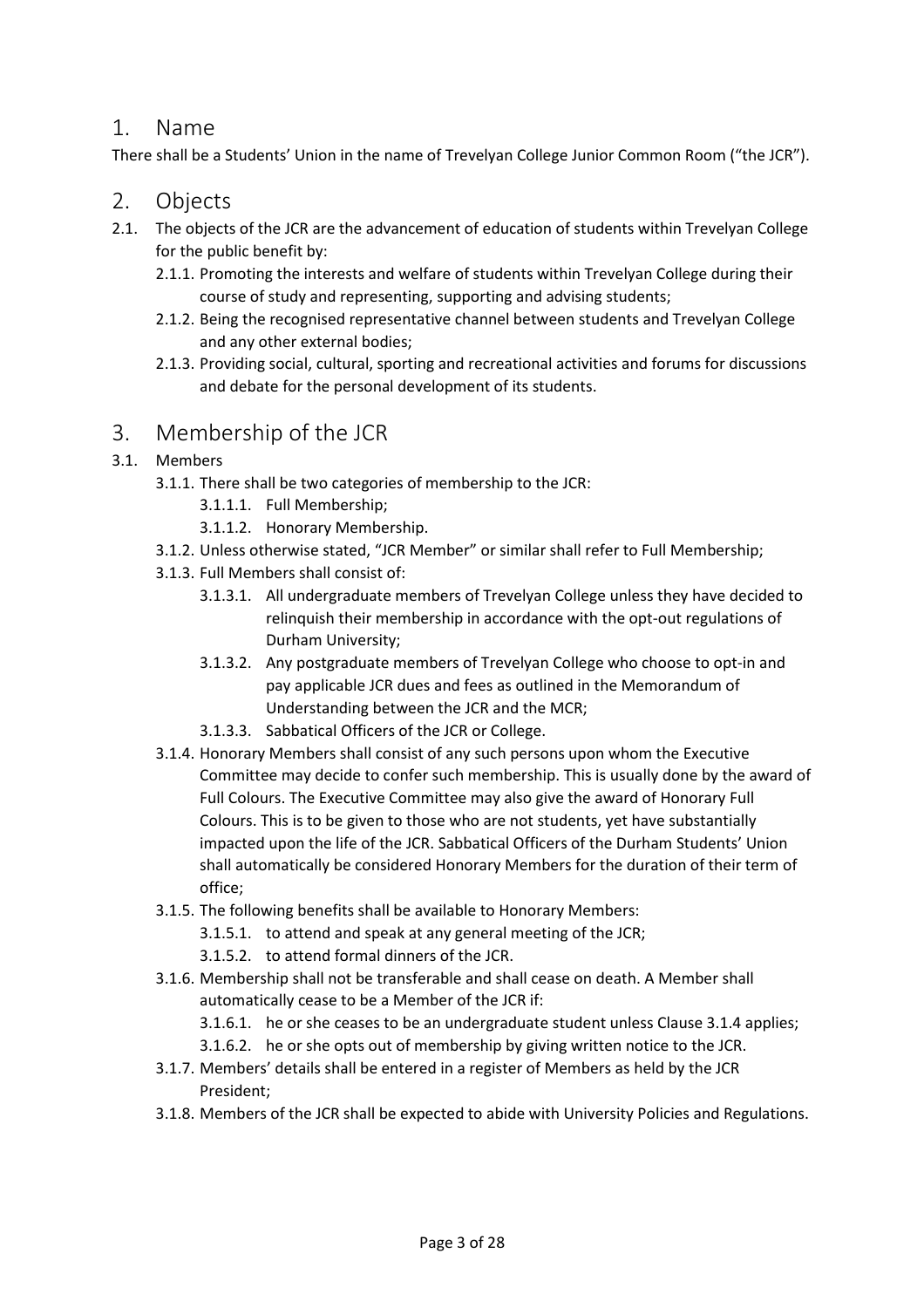## 4. JCR Meetings

- 4.1. Types of Meetings
	- 4.1.1. General Meetings
		- 4.1.1.1. There shall be at least one General Meeting in each term;
		- 4.1.1.2. Further meetings may be scheduled at the discretion of the President and Chair;
		- 4.1.1.3. The date and time of the meetings shall also be at the discretion of the above two Officers;
		- 4.1.1.4. At least seven days' preliminary public notice should be given before all General Meetings;
		- 4.1.1.5. There shall be a guillotine on all business after one and a half hours, though a procedural motion may be passed to extend this time.
	- 4.1.2. Emergency Meetings
		- 4.1.2.1. Emergency Meetings shall be held at the discretion of the President or on a mandate from fifty members of the JCR or MCR, to discuss a matter of extreme urgency;
		- 4.1.2.2. At least forty-eight hours' notice must be given;
		- 4.1.2.3. There will be no other business other than that for which the meeting was called. This may be an emergency motion, or a discussion;
		- 4.1.2.4. A guillotine of one and a half hours shall be set for Emergency Meetings, during which time no-one shall be permitted to leave, though again this time limit may be extended by the passing of a procedural motion.
- 4.2. Procedure to Convene Meetings
	- 4.2.1. Dates for submission of motions and agenda points for above meetings to the Chair shall be stated at least seven days before the meeting;
	- 4.2.2. The Agenda for the meetings shall be compiled by the JCR Chair, and placed on the notice boards and JCR website not less than two days before the meeting;
	- 4.2.3. Apologies for non-attendance must be sent to the Chair and must be received at least one hour before the meeting.
- 5. Procedure at JCR Meetings
- 5.1. Control of the Meeting
	- 5.1.1. The Chair shall chair all JCR meetings both General and Emergency;
	- 5.1.2. In the event of either the temporary or complete absence of the Chair from the meeting the Vice-President shall chair the meeting or any other member of the Exec thereafter.
- 5.2. Invitations to Meetings
	- 5.2.1. The Presidents of the Middle Common Room (MCR) and the Senior Common Room (SCR) shall have an invitation to attend all JCR General Meetings;
	- 5.2.2. The Presidents of the MCR and SCR shall be allowed to speak, but not to vote;
	- 5.2.3. In the event of the MCR or SCR President being unable to attend the meeting, they may send in their place a nominee from their Executive Committee, to be agreed before the meeting with the JCR Chair and President;
	- 5.2.4. The President of the JCR may invite other people at their discretion, under conditions specified by the President. They shall not be allowed to vote.
- 5.3. Minutes
	- 5.3.1. The Publicity Officer shall take the minutes of all JCR Meetings, to be approved by the JCR at the beginning of the subsequent meeting;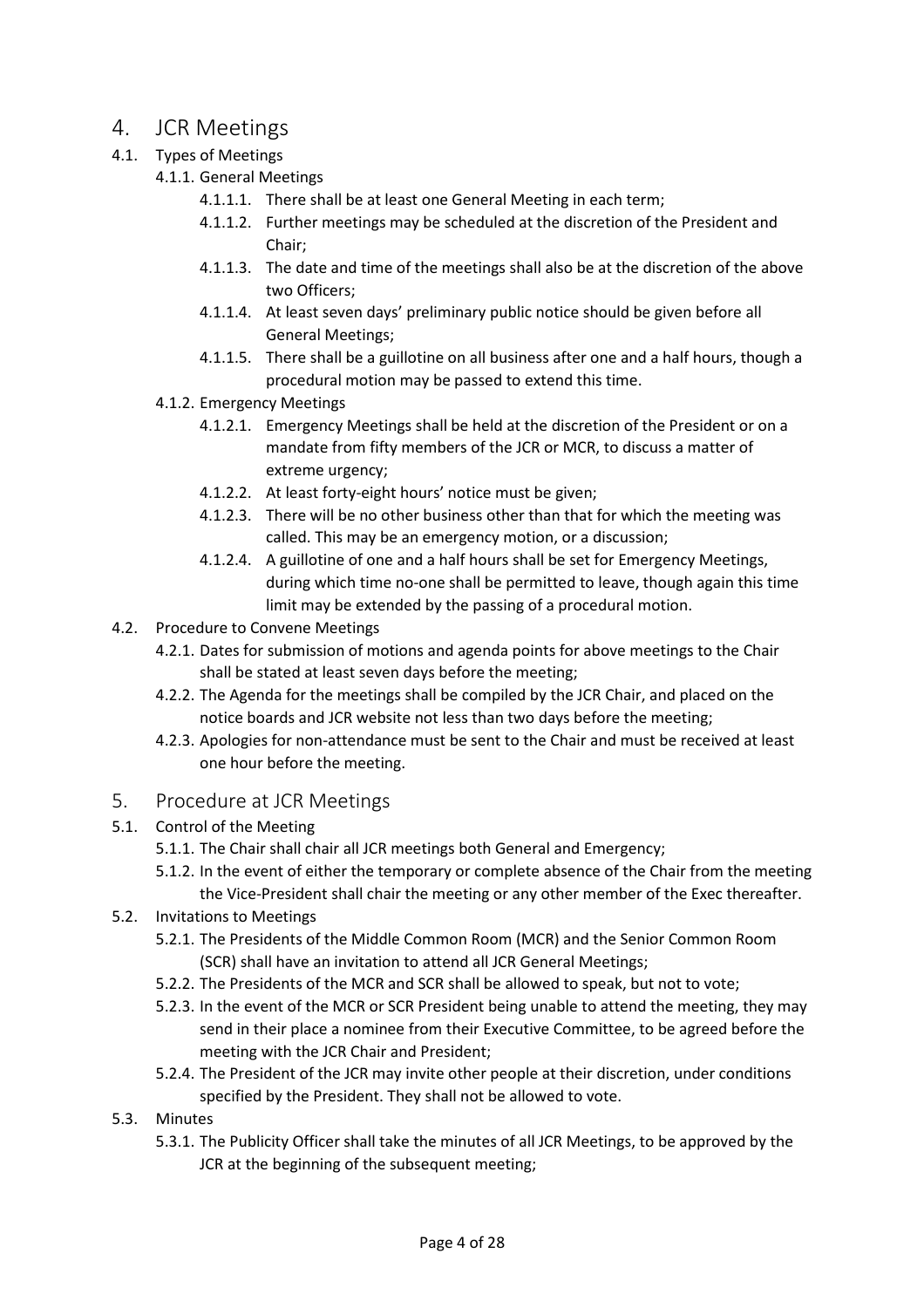- 5.3.2. Past copies of minutes shall be available to all members of college on the JCR website;
- 5.3.3. Minutes of the previous JCR meeting should be displayed on the JCR notice boards and website no less than three days before the next meeting.
- 5.4. Quorum
	- 5.4.1. There shall be a quorum of fifty members of the JCR for both General and Emergency meetings for any matters involving a vote;
	- 5.4.2. No motion or discussion shall be considered binding on the JCR if made at an inquorate meeting unless it is subsequently ratified at a quorate meeting.
- 5.5. Reports
	- 5.5.1. All Exec officers shall submit a full, written report to the JCR not less than 5 days before a General Meeting, to be published on the website and notice board;
	- 5.5.2. The Durham Students Union Representative shall present a report of meetings of Durham Students Union Assembly since the last General Meeting;
	- 5.5.3. Any Tier 2 officers may be mandated to report, either by writing or in person, to a General Meeting at the discretion of the President.
- 5.6. Motions
	- 5.6.1. A motion shall constitute any formal proposal put before the JCR.
	- 5.6.2. Proposals
		- 5.6.2.1. Any member of the JCR, except the Chair and Chair-elect, may propose or second any motion or amendment;
		- 5.6.2.2. All motions shall be formally submitted in writing to the Chair at least four days before the JCR Meeting;
		- 5.6.2.3. All motions must be submitted along with a brief summary of the motion;
		- 5.6.2.4. All motions must be accompanied by two signatories, one proposing the motion, one seconding the motion. Only an individual signatory may propose or second a motion, not groups of people acting under a single name. The one exception to this rule is for Votes of No Confidence where 15 signatures shall act together both to propose and second the motion;
		- 5.6.2.5. Neither the proposer nor seconder of a motion may be somebody who directly gains individual, personal, or financial benefit from the motion. This point shall, at all times, be at the discretion of the Chair and President in consultation.
	- 5.6.3. Regulations Concerning Motions
		- 5.6.3.1. No two motions shall be on the floor at the same time;
		- 5.6.3.2. No motion shall be presented to repeal or amend any resolution in the term it has been passed unless an application for the motion to do so is signed by no less than fifty members of the JCR;
		- 5.6.3.3. No motion may be presented which has been rejected in that term, unless notice of the motion to do so is signed by no less than fifty members of the JCR;
		- 5.6.3.4. No motion may be passed under Any Other Business;
		- 5.6.3.5. A motion which is submitted later than specified in Clause 5.6.1.2, shall be treated as an Emergency Motion provided the President and Chair feel that failure to discuss such business until the next JCR meeting would be detrimental to the interests of the JCR. Motions to alter the Standing Orders or Job Descriptions shall not be allowed as emergency motions.
	- 5.6.4. Procedure for Considering Motions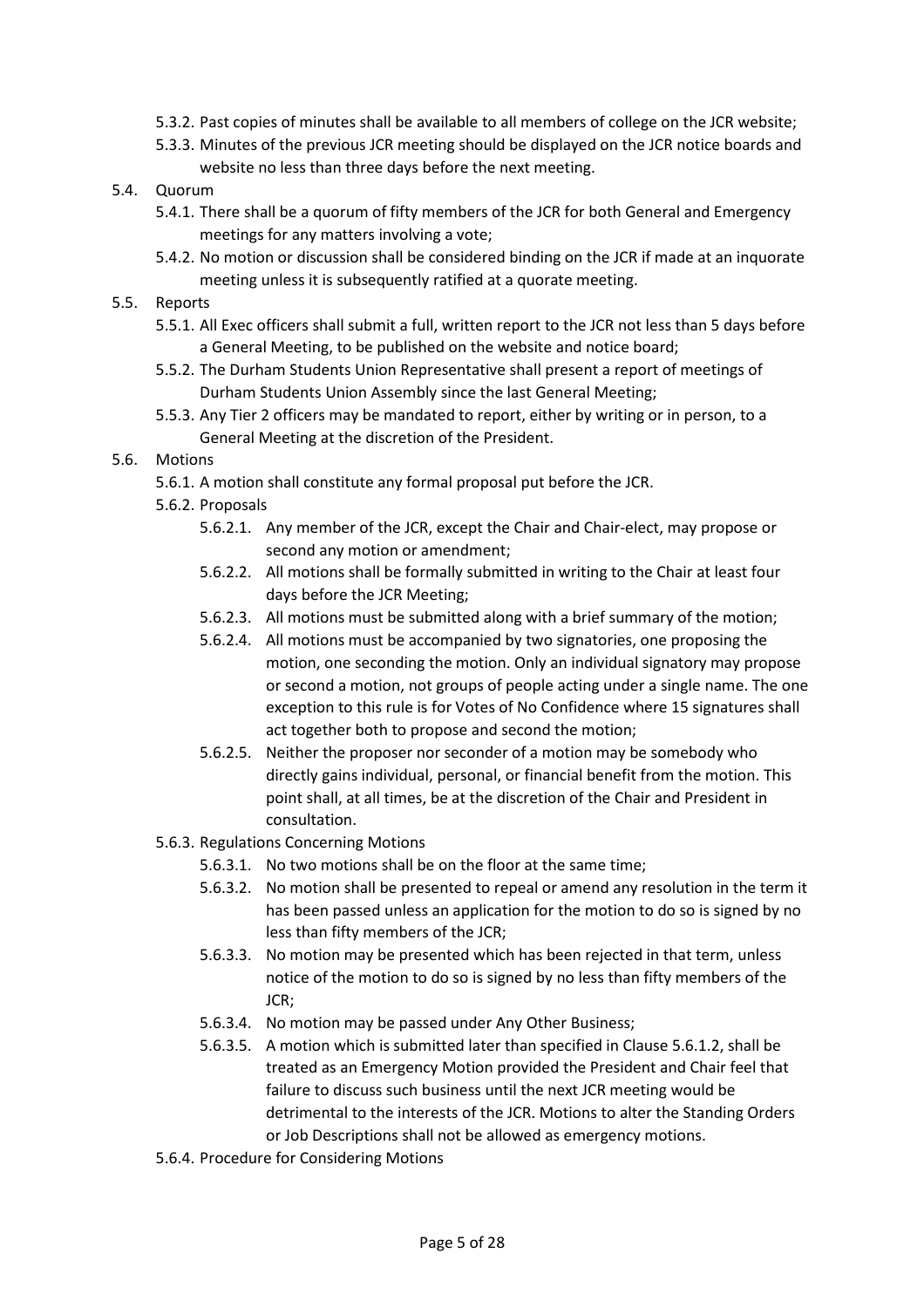- 5.6.4.1. The proposer shall have the opportunity to introduce the motion verbally, otherwise the provided summary shall be read out by the Chair;
- 5.6.4.2. A motion will be thrown out if either the proposer or seconder are not at the meeting unless they have apologised for absence;
- 5.6.4.3. Questions of the motion may then be asked, first of clarity and then of substance;
- 5.6.4.4. There shall follow speeches in opposition and support, and so forth until discussion ends or the Chair terminates the discussion at their discretion. If a speech for or against is not forthcoming, further unopposed speeches may be allowed at the Chair's discretion;
- 5.6.4.5. The amendment or substantive motion shall then be put to the meeting and a vote taken;
- 5.6.4.6. Points of order to the Chair shall take precedence over all other business;
- 5.6.4.7. Points of information shall be made through the Chair and take precedence over business at the discretion of the speaker;
- **Note:** All questions must be put through the Chair.
- 5.6.5. Voting
	- 5.6.5.1. Motions shall be voted upon and either accepted or defeated on a simple majority of those voting (i.e. ignoring abstentions or blanks), by show of hands.
	- 5.6.5.2. In the case for Motions altering the Governing Documents, at least two-thirds majority of those present is required.
	- 5.6.5.3. Votes for, votes against and abstentions recorded in the minutes of the meeting;
	- 5.6.5.4. All members of the JCR are eligible to vote provided they were present at discussion of the motion;
	- 5.6.5.5. Two members of the Steering Committee shall be appointed as tellers for each motion voted upon, by the Chair. They shall not have a vote, and must remain impartial while the motion is discussed;
	- **Note:** The Chair may declare a hand count to be either overwhelmingly for or against a motion, thus negating the need to count.

#### 5.6.6. Amendments

- 5.6.6.1. Amendments may be put at any time during the discussion of the motion following the proposal of the motion.
- 5.6.6.2. An amendment must be proposed and seconded by a member of the JCR.
- 5.6.6.3. Amendments and minor wording changes may be made by the proposer before the motion is brought to the meeting.
- 5.6.6.4. If the proposer of the motion immediately accepts the amendment, it is automatically incorporated into the original motion.
- 5.6.6.5. If Clause 5.6.6.4 does not apply, the amendment must be voted on by a show of hands. If it is then accepted, it becomes the substantive motion which must then be put to the meeting.
- 5.6.6.6. In the event of a motion being amended financially, the amendment must be re-authorised by Finance Committee before any further discussion may occur.
- 5.6.7. Procedural Motions
	- 5.6.7.1. Procedural motions may be presented at any point during the discussion of the motion;
	- 5.6.7.2. There shall be only one procedural motion on the floor at any one time;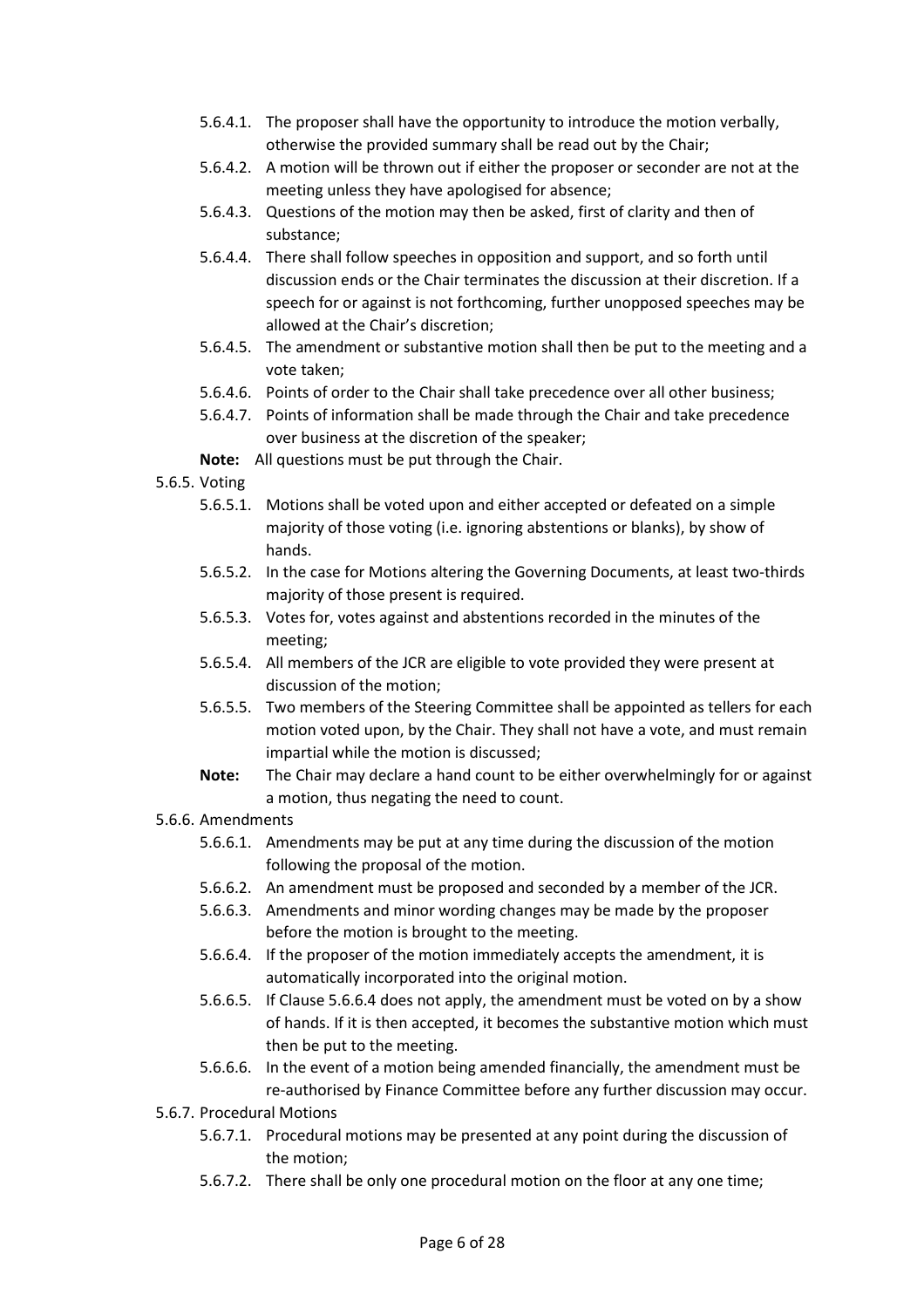- 5.6.7.3. Procedural motions must be proposed and seconded by members of the JCR;
- 5.6.7.4. Procedural motions prevent discussion on original motions or substantive matters until the procedural motion has been discussed and voted upon;
- 5.6.7.5. Procedural motions may be passed with a simple majority by a show of hands;
- 5.6.7.6. The following procedural motions are immediately included into the meeting if accepted by the proposer of the current motion:
	- a. That the motion be taken in parts;
	- b. That the matter be referred to the appropriate JCR committee for investigation and report;
	- c. That the matter be discussed by an elected ad hoc committee;
	- d. That the matter be postponed to a later stage in the meeting;
	- e. That the matter be postponed to another meeting;
	- f. That a straw poll be taken.
- 5.6.7.7. The following procedural motions must be voted on by the JCR:
	- a. That the timing of the meeting be extended;
	- b. That a secret ballot be taken;
	- c. That certain Standing Orders be suspended;
	- d. That the meeting be closed;
	- e. That the meeting be adjourned for a specific time;
	- f. That the motion be put to a referendum;
	- g. That any non-JCR member be asked to leave;
	- h. That the matter be further investigated for report in the next JCR meeting by nominated JCR members.

#### 6. Referenda

- 6.1. Referenda
	- 6.1.1. A Referendum can be triggered a petition of JCR members or following a motion at a JCR Meeting;
	- 6.1.2. A petition will become valid once it has 50 valid signatures delivered to the JCR Chair;
	- 6.1.3. Steering Committee, coordinated by the JCR Chair will determine the question to be put;
	- 6.1.4. Once a question is agreed upon there will be a 7 day campaign period.
- 6.2. Campaign Period
	- 6.2.1. Members of the JCR can approach to JCR Chair to be appointed Representatives of the "Yes" or "No" Campaign. The duties of these Representatives will be to act as spokespersons for the period and to coordinate publicity material;
	- 6.2.2. Publicity material will be limited to a "Fact Sheet" on a single side of A4, a limited number of A5 door slips and additional material at the JCR Chair's discretion. The standard rules of campaigning shall be adhered to (Clause 7.1.3) with the representatives taking the role of "candidates". Canvassing on behalf of a campaign will constitute political campaigning and so no door-to-door canvassing is permitted.
- 6.3. Voting Period
	- 6.3.1. The voting period shall constitute four days, it will take place online and in accordance with the rules in Clause 7.1.4;
	- 6.3.2. The JCR Chair along with the Returning Officers appointed from Steering Committee shall determine the quoracy of the vote. A vote shall be deemed binding if there are more than 150 valid votes or 35% of the JCR, whichever is the smallest number;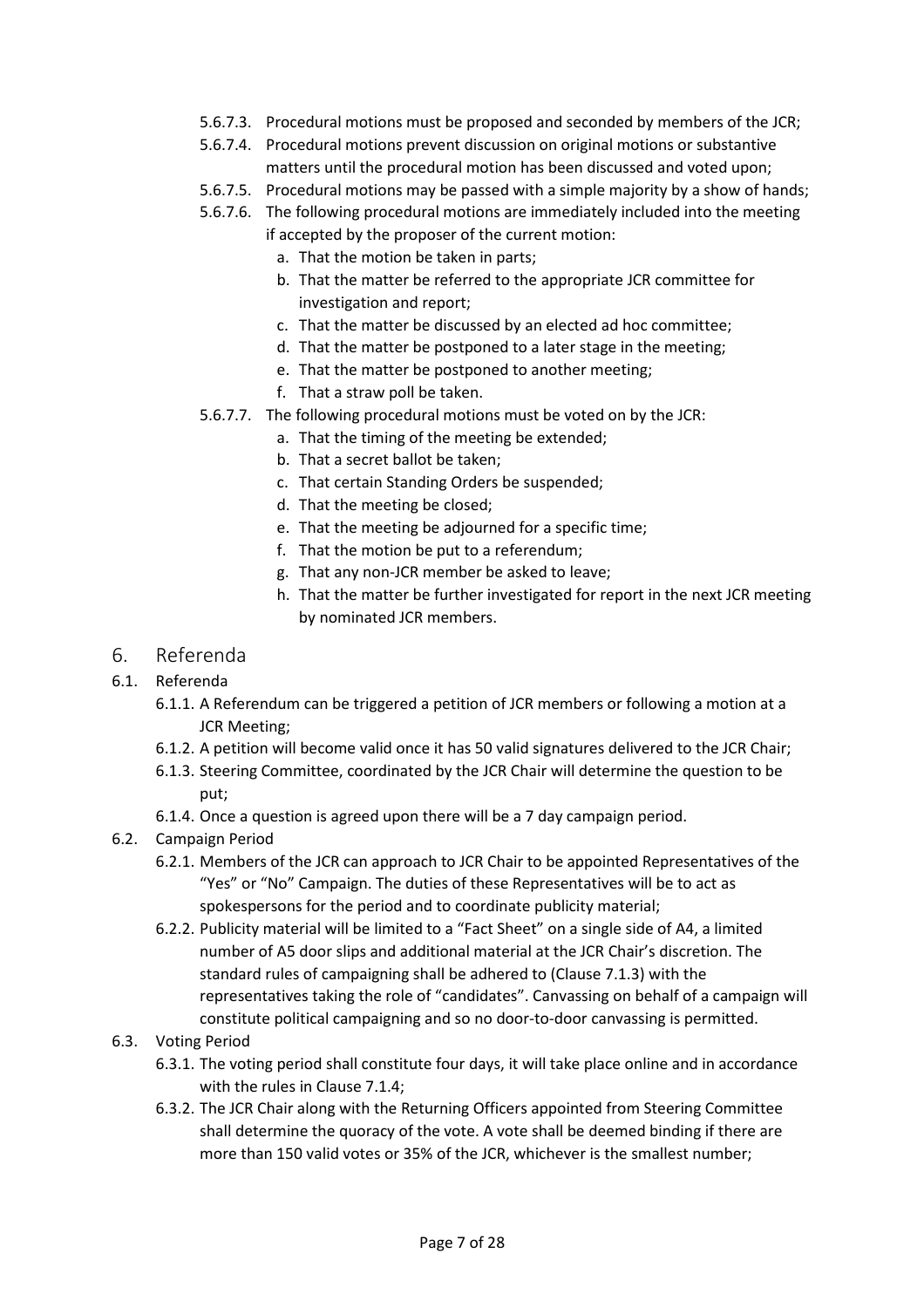- 6.3.3. To force a change of policy or Standing Orders, a campaign must reach the threshold of 66% of valid votes cast;
- 6.3.4. The results of the vote will be announced within 24 hours of the vote completing.
- 6.4. Appeals
	- 6.4.1. There will be a period of seven days for appeals to be lodged. Appeal will be heard by an ad-hoc panel including representatives from Steering Committee, the JCR Exec and the College Officers;
	- 6.4.2. If any other issue arises the JCR Chair shall take action on the matter after consulting Steering Committee.
- 7. JCR Elections and Appointments
- 7.1. Tier 1 Elections
	- 7.1.1. Schedule
		- 7.1.1.1. The elections for the Exec and Chair are held annually during the Michaelmas and Epiphany terms. The following describes the schedule and the venue for hustings:
			- 7.1.1.2.1 The Chair and Treasurer
				- 7.1.1.2.1.1 If possible, these elections shall be held in the second to last full week of the Michaelmas term;
				- 7.1.1.2.1.2 Hustings shall be held in the bar, if there is no formal dinner; or in the Dining Hall if there is a formal dinner; on the day elections open.
			- 7.1.1.2.2 The President and Welfare Officer.
				- 7.1.1.2.2.1 If possible, these elections shall be held in the third full week of the Epiphany term;
				- 7.1.1.2.2.2 Hustings shall be held in the bar, if there is no formal dinner; or in the Dining Hall if there is a formal dinner; on the day elections open
			- 7.1.1.2.3 The Social Chair, Services Officer and Vice President.
				- 7.1.1.2.3.1 If possible, these elections shall be held in the fourth full week of the Epiphany term;
				- 7.1.1.2.3.2 Hustings shall be held in the bar, if there is no formal dinner; or in the Dining Hall if there is a formal dinner; on the day elections open.
			- 7.1.1.2.4 The Outreach Officer, Secretary and Senior Durham Students' Union Representative.
				- 7.1.1.2.4.1 If possible, these elections shall be held in the fifth full week of the Epiphany term;
				- 7.1.1.2.4.2 Hustings shall be held in the bar, if there is no formal dinner; or in the Dining Hall if there is a formal dinner; on the day elections open.
	- 7.1.2. Nominations and Publicity
		- 7.1.2.1. For all Tier 1 elections, Nomination Forms signed by the candidate, proposer and seconder shall be handed to the Chair not later than midnight, eight full days before the date of election. A manifesto of not more than 150 words, a letter to the JCR of not more than 450 words, and a suitable representative photograph (all in suitable file formats) should be sent to the JCR Chair via email. These will be subject to formatting by the JCR Chair before distribution;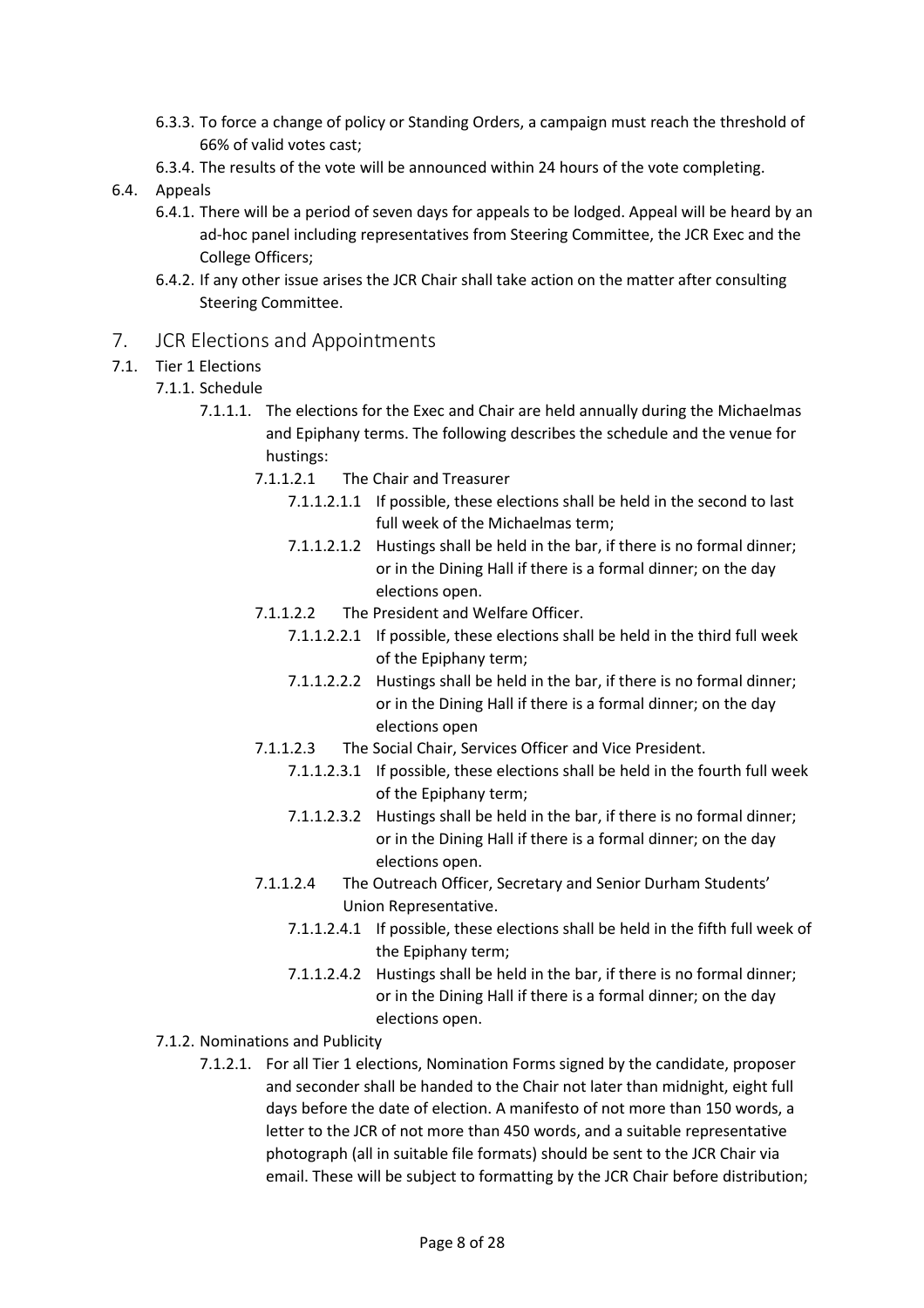- 7.1.2.2. Neither proposer nor seconder may be the current position holder, a member of Steering Committee, a member or elect member of the Exec, the Chair or Chair-elect or a candidate standing for the same position;
- 7.1.2.3. The candidates' names, photographs, manifestos and letters shall be placed on a notice board on the Cobbles, and online, from within 24 hours of the close of nominations until after voting closes;
- 7.1.2.4. In the event of a candidate wishing to stand down during election, they must submit a document stating a desire to stand down, which shall be signed by both the candidate and the Chair, and shall be viewable by the JCR at the candidate's discretion. This document must be submitted to the Chair before voting commences;
- 7.1.2.5. No Tier 1 position holder may hold another Tier 1 or Tier 2 position simultaneously for more than one academic term. No Tier 1 position holder may nominate themselves for another Tier 1 position if it means that they must resign from their current Tier 1 position;
- 7.1.2.6. All candidates must be in a position to undertake the full requirements of the role, at the discretion of the Chair, with reference to Section 1 of the Job Descriptions;
- 7.1.2.7. Candidates for President, Vice President or Treasurer must attend an interview as outlined below. Only those candidates recommended by the relevant interview panel will be permitted to stand. Successful candidates must submit their manifesto to the JCR Chair within 24 hours, thereafter each election shall be the same as for other Tier 1 positions:
	- a. For the President, Vice President and Treasurer election, the Interview Panel will recommend suitable candidates to the JCR not less than 24 hours before the close of nominations. The Interview Panel shall consist of: The current JCR Treasurer, the current JCR President, the Bursar and another College Officer;

#### 7.1.3. Campaigning

- 7.1.3.1. All of the above candidates are advised to canvas from 10am the morning following the close of nominations until 9pm the evening before hustings;
- 7.1.3.2. Face to face campaigning should be carried out between 10am and 9pm daily (including canvassing at doors) between the close of nominations and the close of voting unless a prior arrangement exists between the voter and the candidate. This includes canvassing but does not include online campaigning, which can occur during any hours between the close of nominations and the close of voting. ;
- 7.1.3.3. Online campaigning will have the following rules:
	- a. There is to be no paid for advertising for any candidate.
	- b. There shall be no direct posts directed at people or direct messages trying to campaign via social media.
- 7.1.3.4. Voters have the right to refuse to be canvassed. No canvassing may take place after the hustings;
- 7.1.3.5. No materials may be given out to voters during canvassing except in the case of Clause 7.1.3.10;
- 7.1.3.6. A candidate may not utilise poster campaigns at any point in their campaign;
- 7.1.3.7. Any electronic campaigning occur primarily through the JCR Elections page: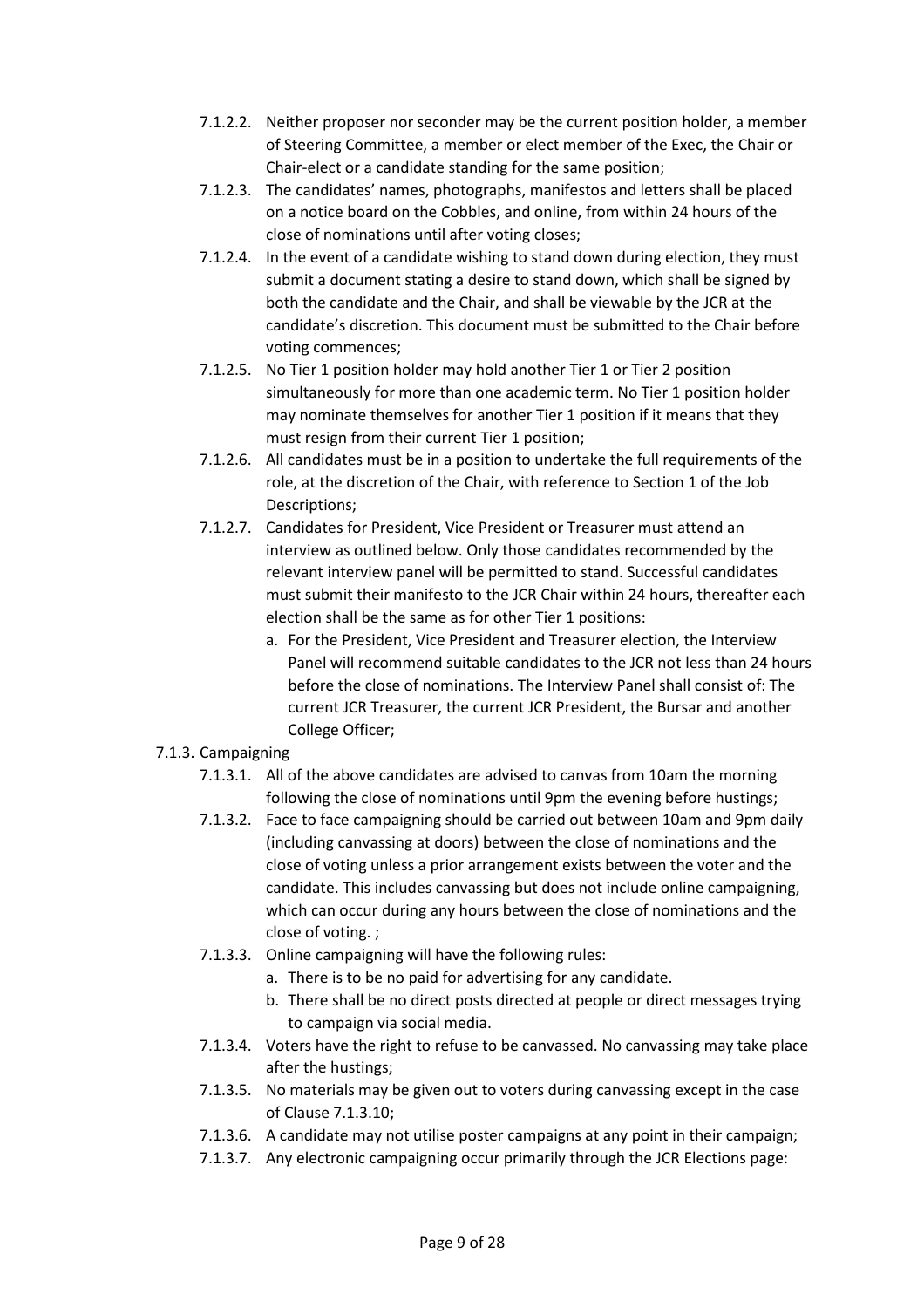- a. All posts on the JCR Elections page must be relevant to the election and non-personal in nature;
- b. No defamatory or libellous posts are allowed on the page;
- c. Only people from the relevant common rooms are permitted to post on the page;
- d. Any posts that breach the aforementioned regulations shall be removed, with a short explanation as to why from the JCR Chair. Repeated breaches may result in a ban from the site;
- e. Anybody may publicise the JCR Elections page or the method of voting in an impartial manner as deemed appropriate by the JCR Chair.
- f. It is also acceptable for candidates to post some materials (e.g their manifesto) on social media sites. All these posts are subject to the discretion of the JCR Chair.
- 7.1.3.8. No person may campaign on behalf of a candidate;
- 7.1.3.9. No canvassing may take place in the Dining Hall during meal times, at the discretion of the voter;
- 7.1.3.10. There may be no table bangs to aid a campaign;
- 7.1.3.11. On the day of hustings a candidate may distribute short summaries to voters whom they haven't canvassed. These must be first approved by the Chair;
- 7.1.3.12. Any member of the JCR may complain about breach of the aforementioned rules to the Chair, who will investigate the breach;
- 7.1.3.13. If the breach is serious the Chair may eject a candidate from the election on consultation with Steering Committee;
- 7.1.3.14. If the breach is less serious, the Chair may, in consultation with Steering Committee, petition for a fine or community service, publish a formal warning, restrict access to the JCR Election page or take other measures as deemed appropriate by Steering Committee;
- 7.1.3.15. The Chair is responsible for issuing these rules to candidates on application.
- 7.1.4. Voting
	- 7.1.4.1. The elections are conducted under secret ballot and single transferable vote;
	- 7.1.4.2. The Chair shall arrange voting which shall consist of an online vote;
	- 7.1.4.3. Re-Open Nominations shall be included as an option;
	- 7.1.4.4. Only the Chair, Steering Committee members and Chair-elect shall be permitted to act as returning officers during any election;
	- 7.1.4.5. Vote counting and publicising of results shall take place as soon as possible after the voting closes. Only the Chair, Steering Committee and the Chair-elect may be permitted to count votes. Candidates may permit representatives to observe counting;
	- 7.1.4.6. Members of Steering Committee taking no part in the running of an election will be permitted to vote in that election.

#### 7.1.5. Hustings

- 7.1.5.1. Hustings take the form of a short speech by the candidate followed by questions from the floor, which must be relevant to all candidates and nonpersonal in nature;
- 7.1.5.2. If a candidate cannot attend hustings, they can submit a short report with an initial speech followed by any relevant information. From this the Chair may answer any questions from the floor by quoting directly from the information;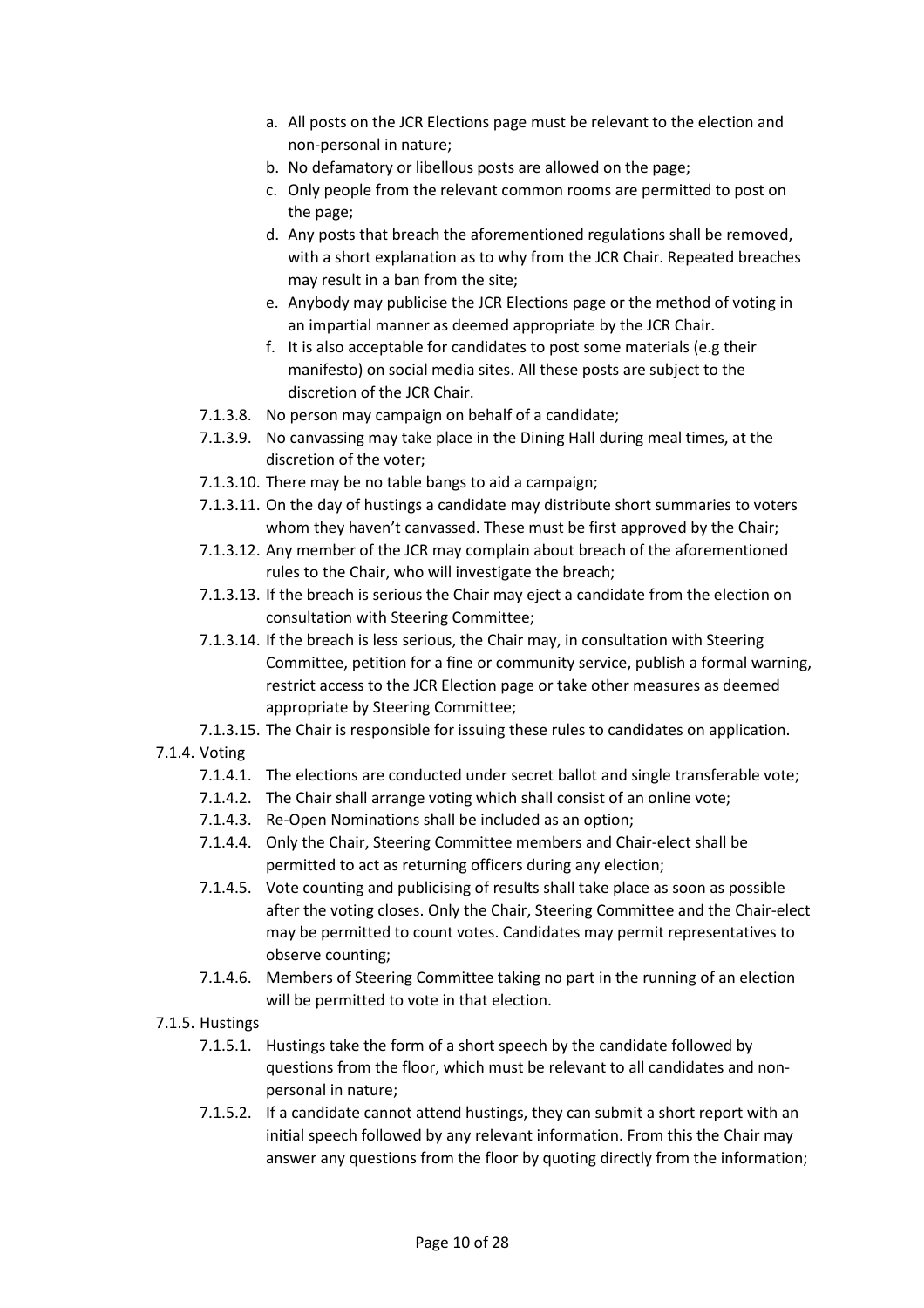- 7.1.5.3. Candidates who cannot attend hustings may also use VOIP to hust or answer questions in conjunction with Clause 7.1.5.2, at the discretion of the JCR Chair.
- 7.1.6. Terms of Office
	- 7.1.6.1. The term of office for each of the Exec and Chair shall start from and end at the completion of the Handover Ceremony, denoted by the Presidents bowing out at Handover Formal, with the exception of:
	- 7.1.6.2. The Social Chair who shall remain responsible for the Summer Ball which takes place in the calendar year in which their term of office ends;
	- 7.1.6.3. The Outreach Officer who shall remain responsible for the Alumni Weekend;
	- 7.1.6.4. The Publicity Officer who shall remain responsible for the Open Day in the Easter holiday immediately following the end of their term of office;
	- 7.1.6.5. The Vice-President who shall remain responsible for graduation week arrangements.
- 7.1.7. Bowing In and Bowing Out
	- 7.1.7.1. The Bowing In and Bowing Out ceremony shall take place at Handover Formal, a formal dinner of the Epiphany term, following the elections, where the Exec shall sit with the newly elected Exec.
- 7.2. Sabbatical Bar Steward Appointment Procedures
	- 7.2.1. Common Room Screening Panel
		- 7.2.1.1. Candidates will sit before a Common Room Screening Panel;
		- 7.2.1.2. The panel will consist of the JCR President, MCR President, JCR Treasurer, JCR Social Chair and JCR Chair;
		- 7.2.1.3. The panel will recommend the best candidate for the position or that applications be re-opened. The outcome shall only be made known to the College Appointing Committee.
	- 7.2.2. College Appointing Committee
		- 7.2.2.1. The candidates will progress to a College Appointing Committee, with representation from the JCR, that will appoint a candidate;
		- 7.2.2.2. The results of the College Appointing Committee shall be publicised by the JCR Chair on the JCR Elections page and elsewhere within 24 hours of the Chair being informed by the College Appointing Committee.
	- 7.2.3. Terms of Office
		- 7.2.3.1. The Sabbatical Bar Stewards term office shall run from the 1st August to the 31st July inclusive, dependent upon the exact terms of their contract.
- 7.3. Tier 2 Elections
	- 7.3.1. General Information
		- 7.3.1.1. Tier 2 elections shall take the same form as Tier 1 (see 4.1) elections but there shall be no campaigning and no letter to livers-out, with the schedule documented below. Manifestos may be limited to one hundred and fifty words at the discretion of the Chair. Hustings will be conducted at a quorate JCR meeting or suitable formal dinner, with voting being conducted afterwards online at the discretion of the Chair;
		- 7.3.1.2. The exceptions to the above are the elections for Senior Freshers Representative, and Buttery Chair, the Assistant Treasurer and the Buttery Treasurer. For these elections, the relevant Interview Panels outlined below will recommend suitable candidates to the JCR not less than 24 hours before the close of nominations. Only those candidates recommended by the Panels will be permitted to stand. These candidates must then submit their manifesto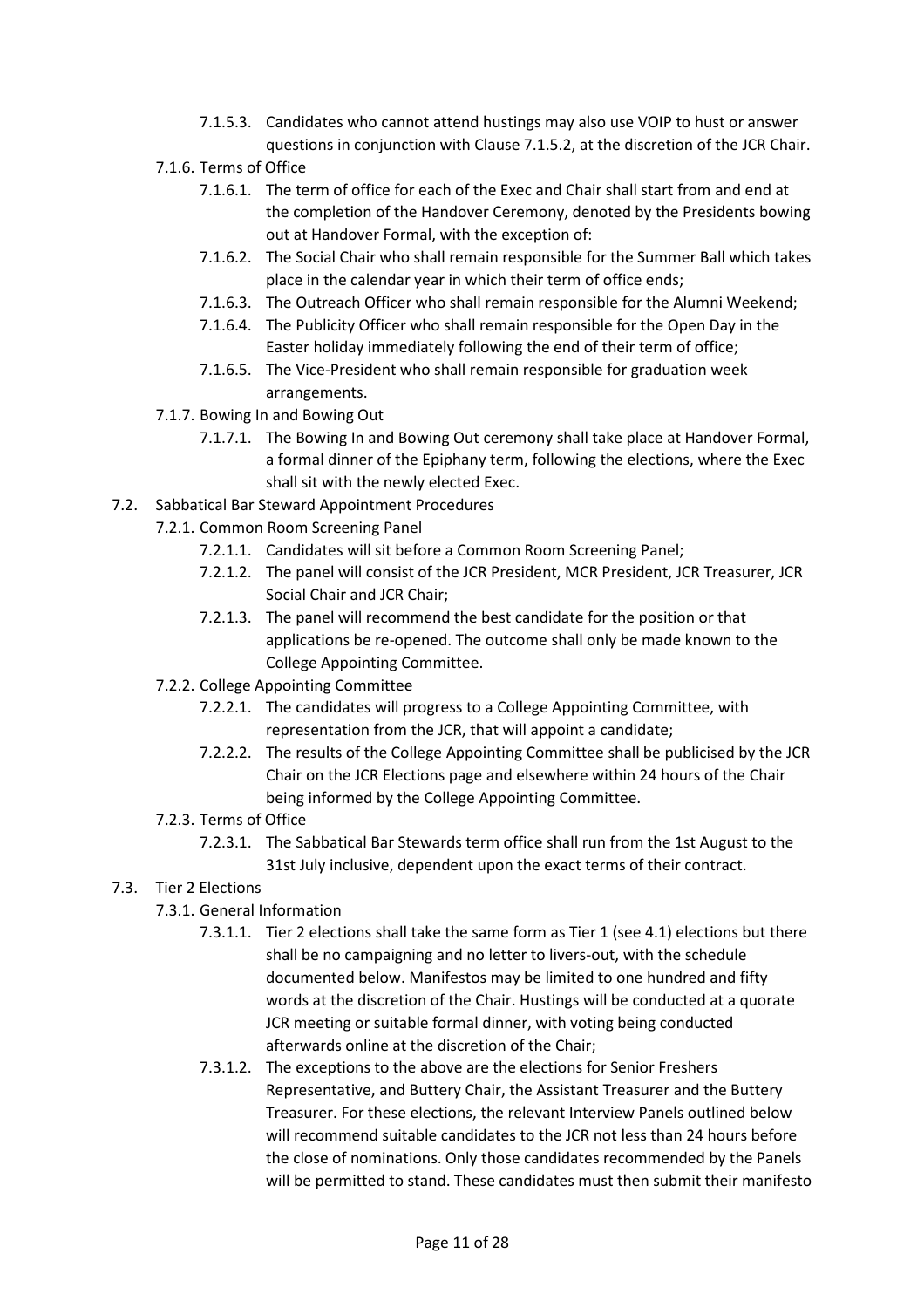to the JCR Chair within 24 hours. The elections will then continue as ordinary Tier 2 elections. Candidates will be proposed by the relevant Interview Panel, but may choose their seconder;

- 7.3.1.3. The Senior Freshers' Representative Interview Panel shall consist of; The Senior Tutor, one Welfare Officer, the Social Chair and the outgoing Senior Freshers' Representative;
- 7.3.1.4. Candidates running for the position of Buttery Chair will be required to pass a JCR Screening panel consisting of the current JCR President, current JCR Treasurer, current Buttery Chair, the Bursar, the Sabbatical Bar Chair and a current member of Buttery Committee (the Buttery Treasurer, where possible). The screening panel will be organised and chaired by the JCR Buttery Chair.
- 7.3.1.5. Candidates running for the position of Assistant Treasurer will be required to pass a JCR Screening panel consisting of the current JCR President, current and incoming JCR Treasurer, current JCR Assistant Treasurer and JCR Chair. The screening panel will be organised and chaired by the JCR Treasurer.
- 7.3.1.6. Candidates running for the position of Buttery Treasurer will be required to pass a JCR Screening panel consisting of the current JCR President, current and incoming JCR Treasurer, current JCR Assistant Treasurer and JCR Buttery Chair. The screening panel will be organised and chaired by the JCR Treasurer.
- 7.3.2. Schedule
	- 7.3.2.1. The elections for these positions are held annually. The following describes the schedule and the venue for hustings:
		- 7.3.2.1.1 DUCK Rep(s), Music Rep. and Yearbook Editor(s)
			- 7.3.2.1.1.1 These elections shall be held after the first JCR Meeting of the Epiphany term;
			- 7.3.2.1.1.2 Hustings shall take place in the first JCR Meeting of the Epiphany term.
		- 7.3.2.1.2 Assistant Treasurer, Buttery Treasurer, Senior Sports and Fitness Rep, Gym Rep(s), International Students' Rep and Senior Freshers' Rep
			- 7.3.2.1.2.1 This election shall take place after the second JCR Meeting of the Epiphany term;
			- 7.3.2.1.2.2 Hustings shall take place in the second JCR Meeting of the Epiphany term.
		- 7.3.2.1.3 Buttery Chair
			- 7.3.2.1.3.1 This election shall be held parallel to the elections for Outreach Officer and Secretary.
		- 7.3.2.1.4 Students with Disabilities Rep and LGBT+ Students' Rep(s)
			- 7.3.2.1.4.1 These elections shall take place after the third JCR Meeting of the Epiphany term;
				- 7.3.2.1.4.2 Hustings shall take place in the third JCR Meeting of the Epiphany term.
		- 7.3.2.1.5 Environment and Fairtrade Officer, JCR Computing Officer(s) and Assistant Social Chair.
			- 7.3.2.1.5.1 These elections shall take place after the first JCR Meeting of the Easter term;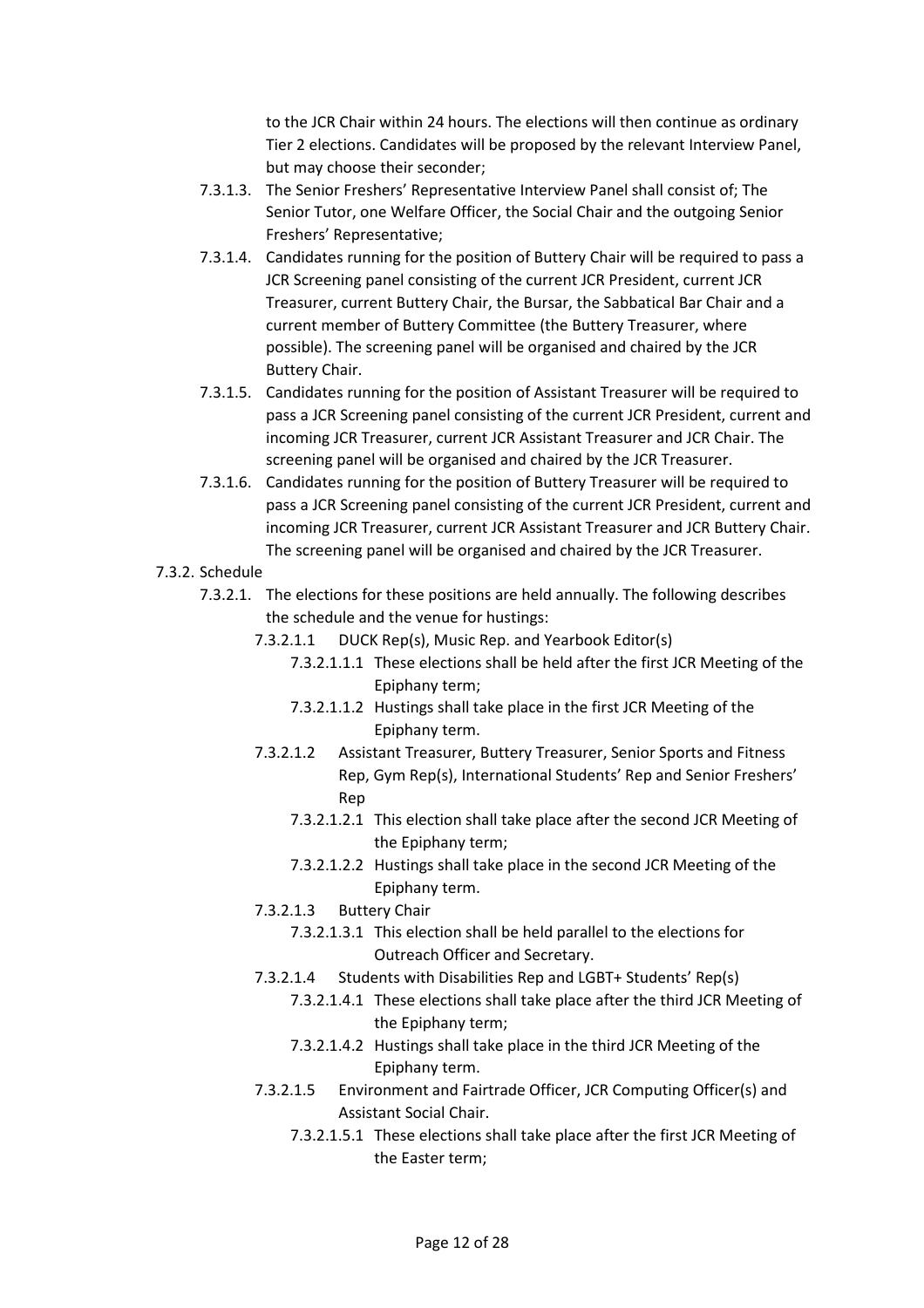- 7.3.2.1.5.2 Hustings shall take place during the first JCR Meeting of the Easter term.
- 7.3.2.1.6 Assistant Welfare Officers
	- 7.3.2.1.6.1 These elections shall take place after the first JCR Meeting following the election of the Welfare Officer
	- 7.3.2.1.6.2 Hustings shall take place during the first JCR Meeting following the election of the Welfare Officer.
- **Note:** The timings of all elections and hustings are at the discretion of the JCR Chair.
- 7.4. Tier 3 Elections
	- 7.4.1. Tier 3 elections shall take the same form as Tier 2 elections (Section 7.2), except that there shall be no hustings, with the schedule documented below.
	- 7.4.2. Schedule
		- 7.4.2.1. JCR Committee, DUCK Committee, Finance Committee, Steering Committee, Welfare Awareness Committee, Social Committee, Students Union Committee and two Junior Sports and Fitness Reps.
			- 7.4.2.1.1 These elections shall take place at the beginning of the Michaelmas term.
		- 7.4.2.2. Two Junior Sports and Fitness Reps.
			- 7.4.2.2.2 This election shall take place after the final JCR Meeting of the Epiphany term.

#### 7.5. Appointments

- 7.5.1. Freshers' Representatives
	- 7.5.1.1. This appointment shall be administered by the Senior Freshers' Representative;
	- 7.5.1.2. It shall take place during Easter Term;
	- 7.5.1.3. Applications shall take the form of a short letter screened anonymously by a panel consisting of the Senior Freshers' Representative, the two Welfare Officer, President, Social Chair, and two representatives from Steering Committee, presided over by the JCR Chair;
	- 7.5.1.4. Applicants chosen by the panel shall then be interviewed by a panel consisting of the Senior Freshers' Representative, Welfare Officer, the Social Chair and the Senior Tutor/Chaplain, this panel making the final decision.
- 7.5.2 Open Day Representatives
	- 7.5.1.1. This appointment shall be administered by the outgoing JCR Publicity Officer;
	- 7.5.1.2. It shall take place early in Epiphany Term;
	- 7.5.1.3. Applications shall take the form of a short letter or other as deemed appropriate by the JCR Publicity Officer. These applications will be screened by a panel consisting of the incoming and outgoing JCR Secretaries, a member of Steering Committee, the incoming JCR Welfare Officer, the incoming JCR Senior Freshers' Representative(s) and the incoming JCR President;
	- 7.5.1.4. The list of applicants must be shown to the Senior Tutor before they are put forward to interview stage;
	- 7.5.1.5. The incoming and outgoing JCR Secretaries, the incoming JCR Welfare Officer, and the incoming Senior Freshers' Representative(s) shall then interview applicants chosen by the screening panel, this panel having the final decision;
	- 7.5.1.6. The outgoing JCR Publicity Officer and JCR Chair should consult in regards to the election of the above positions so that incoming position holders are elected in time;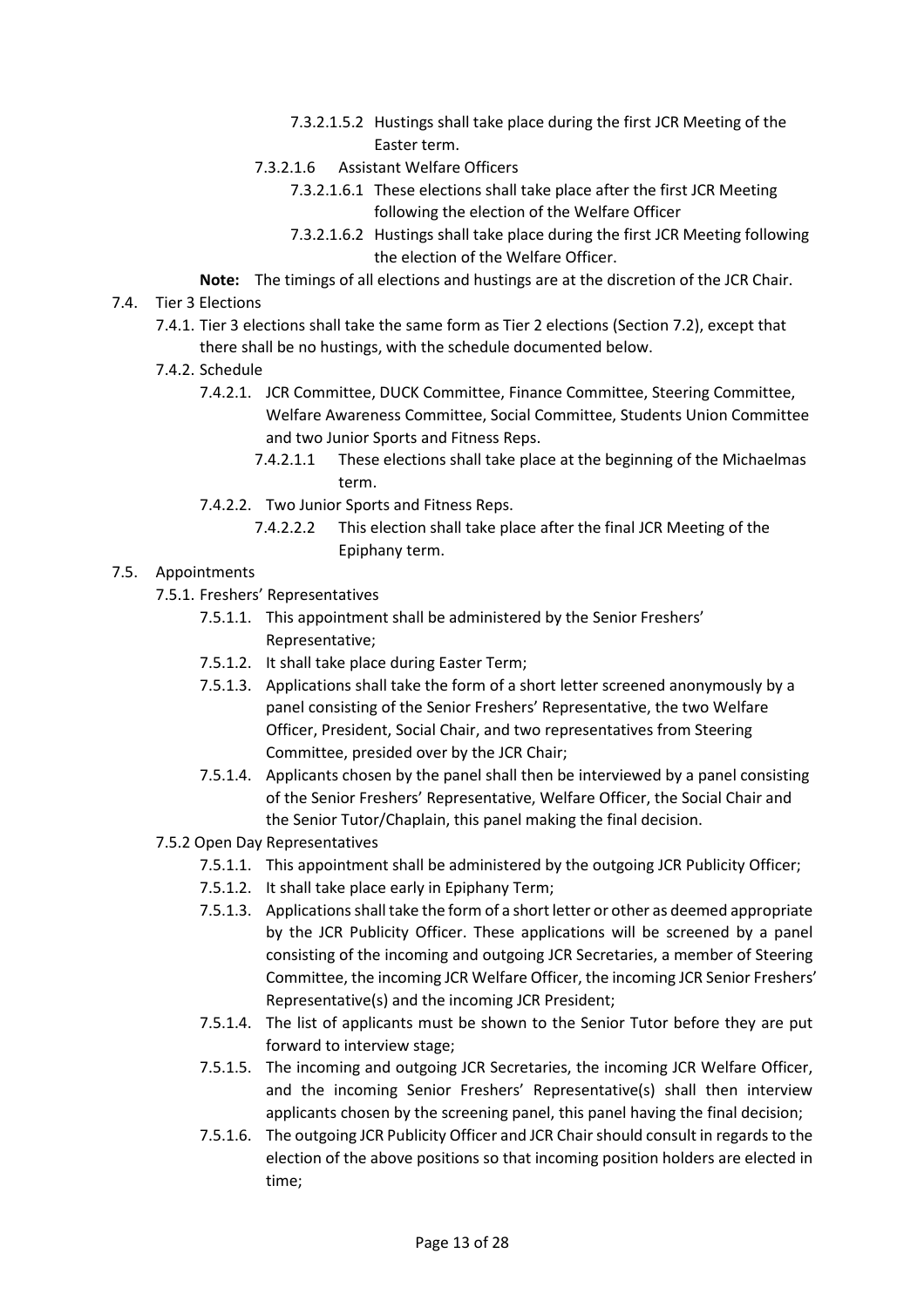- 7.5.1.7. The Senior Tutor should be invited to any and all meetings regarding Open Days;
- 7.5.1.8. In any instance, the University and College are ultimately responsible, and the Senior Tutor holds the power to veto any action or decision made by the JCR Publicity Officer with respect to Open Days;
- 7.5.1.9. The Outgoing JCR Publicity Officer must consult with the Outgoing JCR Treasurer about the budget of the Open Days including Stash and any ents they wish to provide;
- 7.5.2. DUCK Secretary & DUCK Treasurer
	- 7.5.2.1. These appointments shall be administered by the DUCK Rep(s);
	- 7.5.2.2. They shall take place directly after the election of DUCK Committee;
	- 7.5.2.3. They shall take the form of brief written applications from which the DUCK Rep(s). will choose the best candidates.
- 7.5.3. Technical Committee
	- 7.5.3.1. This appointment shall be administered by the Music Rep;
	- 7.5.3.2. It shall take place during the Epiphany term;
	- 7.5.3.3. Applications should be by letter and are for any position, the deadline advertised at least a week before interview. The interview panel shall consist of the outgoing Technical Manager, the Music Rep, and the Social Chair;
	- 7.5.3.4. The panel will offer the job of Technical Manager to the most suitable candidate interviewed. If they decline the panel will then offer the jobs to next most suitable candidate, which may include those previously offered. The remaining positions of Technical Hires and Equipment Coordinator and Technical Events Coordinator will then be offered. Remaining candidates may be appointed to Technical Committee.

#### 7.5.4. MASH room Technician

- 7.5.4.1. This appointment shall be administered by the Music Rep and Technical manager.
- 7.5.4.2. It shall take place at the earliest possible opportunity in Michaelmas term.
- 7.5.4.3. Applications should be by letter with the deadline advertised at least a week before interview. The interview panel shall consist of the Technical manager, Equipment and Hires Coordinator and Music Representative.
- 7.5.4.4. The panel will offer the job of Technical Manager to the most suitable candidate interviewed. If they decline the panel will then offer the jobs to next most suitable candidate, which may include those previously offered.

#### 7.6. Table of Tiered Positions

| Tier 1                 | Tier 2                          | Tier 3                       |
|------------------------|---------------------------------|------------------------------|
| President              | <b>Assistant Treasurer</b>      | <b>Technical Hires and</b>   |
|                        |                                 | <b>Equipment Coordinator</b> |
| Vice-President         | <b>Buttery Treasurer</b>        | <b>Technical Events</b>      |
|                        |                                 | Coordinator                  |
| Treasurer              | <b>JCR Computing Officer(s)</b> | Four Junior Sports and       |
|                        |                                 | <b>Fitness Reps</b>          |
| <b>Welfare Officer</b> | Senior Sports and Fitness       | Freshers' Reps               |
|                        | Rep                             |                              |
| Outreach Officer       | Music Rep                       | <b>Committee Members</b>     |
| Social Chair           | <b>Technical Manager</b>        |                              |
| Durham Students' Union | DUCK Rep(s)                     |                              |
| Rep                    |                                 |                              |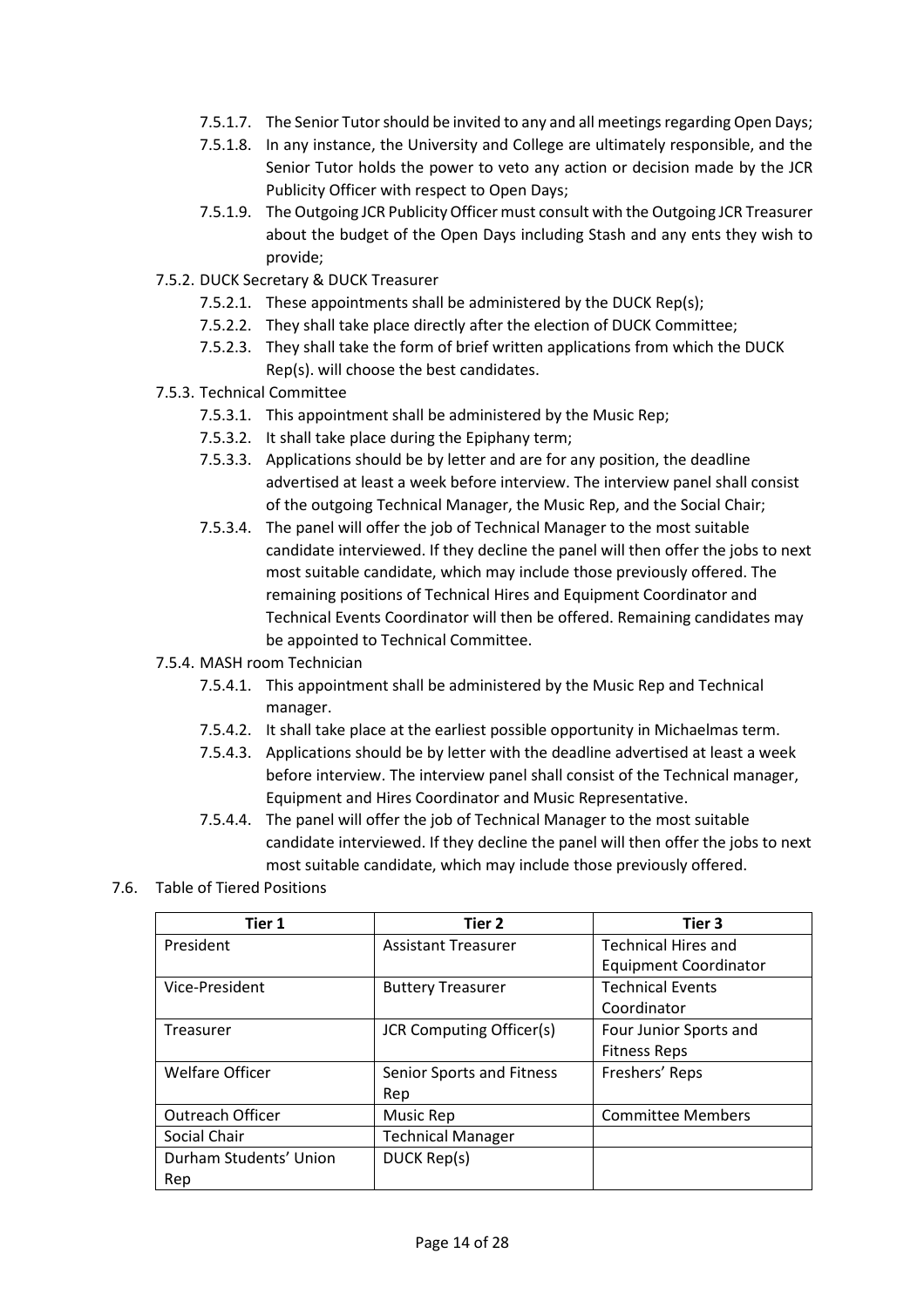| Services Officer       | <b>Assistant Social Chair</b>     |  |
|------------------------|-----------------------------------|--|
| Secretary              | <b>Environment and Fairtrade</b>  |  |
|                        | Officer                           |  |
| International Rep      | LGBT+ Students' Rep(s)            |  |
| Sabbatical Bar Steward | International Students'           |  |
|                        | <b>RepArt Rep</b>                 |  |
| <b>Buttery Chair</b>   | <b>Students with Disabilities</b> |  |
|                        | Rep                               |  |
| <b>JCR Chair</b>       | Senior Freshers' Rep(s)           |  |
|                        | Yearbook Editor(s)                |  |
|                        | Welfare officers                  |  |
|                        |                                   |  |
|                        |                                   |  |
|                        |                                   |  |

#### 7.7. Censure / No Confidence

7.7.1. General Information

- 7.7.1.1. A motion of Censure or No Confidence may only be brought at a quorate JCR Meeting;
- 7.7.1.2. Such a motion may only be carried by a two-thirds majority of those present at such a meeting.
- 7.7.2. Censure
	- 7.7.2.1. A motion of Censure will constitute a formal complaint against an officer of the JCR. A second motion of Censure will have the same effect as a Vote of No Confidence.
	- 7.7.2.2. The names of both the proposer and seconder for such a motion must be handed to the Chair at least three full days before the date of the meeting;
	- 7.7.2.3. Such a motion must be included on the agenda;
	- 7.7.2.4. The identity of both the proposer and seconder shall not be made known to the JCR, but shall only be known by the President and Chair; unless either of them is the subject of the motion, in which case they shall not be informed;
	- 7.7.2.5. The case presented by the proposer shall be read out by the Chair;
	- 7.7.2.6. The officer in question will have the right to present his/her case to the JCR;
	- 7.7.2.7. Questions from the floor shall be accepted at the discretion of the Chair;
	- 7.7.2.8. For Clauses 7.7.2.4 to 7.7.2.6 above, Chair should be read as President if the Chair is the subject of the motion;
	- 7.7.2.9. The vote shall take place by a secret ballot.
	- 7.7.2.10. In the event that an officer receives an automatic motion of censure as a result of any term in the Constitution, Standing Orders or Job Descriptions, this motion shall be submitted by the Chair on behalf of the JCR, and Clause 7.7.2.2 shall not apply;
	- 7.7.2.11. Where a motion of censure is upheld, that individual should meet with the JCR President (or Chair where appropriate) inside one week to formulate an action plan to resolve all relevant issues.
- 7.7.3. No Confidence
	- 7.5.1.5. A Vote of No Confidence requires the signatures of 15 members of the JCR in support of the motion. The exception to this is the case of the Sabbatical Bar Steward being the subject of the motion, when a motion proposed by MCR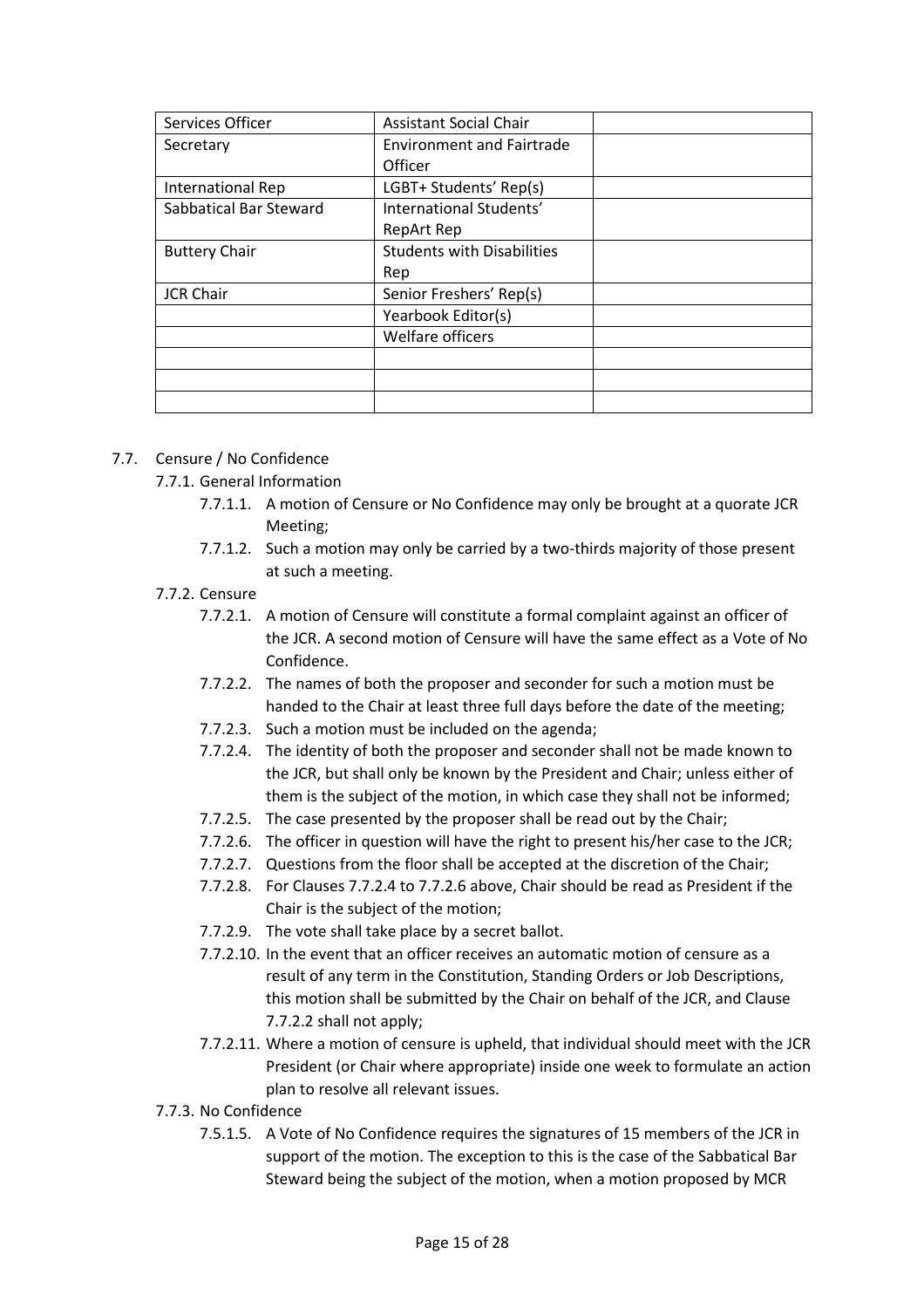members in accordance with their constitution shall be brought to a JCR meeting;

- 7.5.1.6. Such a motion must appear on the agenda;
- 7.5.1.7. The names of the 15 supporters, or MCR members shall not be made known to the JCR, but shall only be known by the President and Chair; unless either of them is the subject of the motion, in which case they shall not be informed;
- 7.5.1.8. The 15 signatures shall be received from the complainant by the Chair;
- 7.5.1.9. The case against the officer in question shall be read out by the Chair;
- 7.5.1.10. The officer in question will have the right to present his/her case to the JCR;
- 7.5.1.11. Questions from the floor shall be accepted at the discretion of the Chair;
- 7.5.1.12. The vote shall take place by a secret ballot;
- 7.5.1.13. If a vote of no confidence is passed, the officer in question must resign immediately, unless they are the Sabbatical Bar Steward, in which case Clause 7.7.3.10 applies;
- 7.5.1.14. In the event of a motion of no confidence being brought against the Sabbatical Bar Steward, this should be immediately brought to the attention of the College Officers. A successful vote of no confidence is binding in that the Sabbatical Bar Steward must cease all JCR activities immediately. However, their contract may only be severed jointly by the JCR, MCR and the College, as per the "Sabbatical Bar Steward Contract";
- 7.5.1.15. For Clauses 7.7.3.4, 7.7.3.5 and 7.7.3.7 above, Chair should be read as President if the Chair is the subject of the motion.
- 7.8. Resignation
	- 7.8.1. In the event of resignation of members of the Exec or the Chair, a letter should be given to the President and Chair, detailing their reasons for resigning. In the event of the President resigning, the letter should be handed to the Vice-President and Chair;
	- 7.8.2. In the event of the Sabbatical Bar Chair resigning they must give one months' notice, as per the "Sabbatical Bar Chair Contract";
	- 7.8.3. In the event of a resignation, a by-election shall be held using the same election procedure as laid down in the Standing Orders for the original election. This shall be held as soon as possible after the event;
	- 7.8.4. In the event of an Officer resigning their post due to a passed motion of no confidence, no letter shall be deemed necessary;
	- 7.8.5. In the event of the President resigning, the Vice-President shall take over as acting President in accordance with their job description;
	- 7.8.6. In the event of any other member of the Exec resigning, their duties should be divided between the other Exec members by the President;
	- 7.8.7. In the event of the Chair resigning or being subject to a Vote of No Confidence, the Vice-President shall arrange the by-election that follows in conjunction with the Steering Committee;
	- 7.8.8. In the event of any non-Exec position holder resigning, a letter of resignation, detailing their reasons for resigning, shall be given to the Chair;
	- 7.8.9. The letter stated in Clause 7.8.8 shall be published at the discretion of the Chair.
- 8. JCR Finance
- 8.5. Expenditure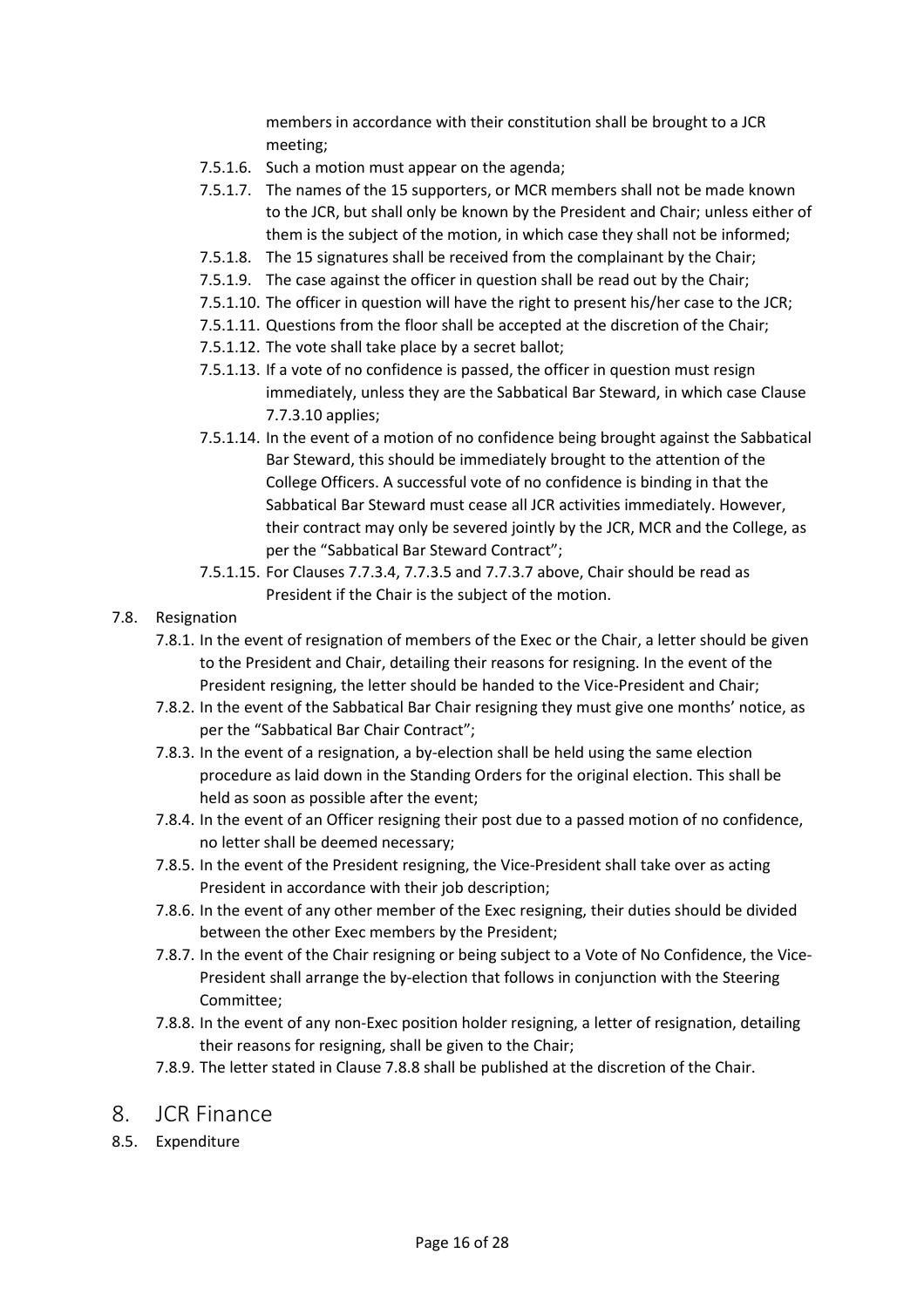- 8.5.1. Any expenditure up to £100 may be authorised by the Treasurer and the President without prior consultation with the JCR;
- 8.5.2. Non-budgeted expenditure above £100 must be authorised by the JCR Finance Committee; above £350, the JCR must authorised it at a General meeting;
- 8.5.3. Grants from JCR income may be made to JCR clubs and societies;
- 8.5.4. Applications for grants shall be considered at JCR Finance Committee meetings;
- 8.5.5. All financial transactions of the JCR shall be carried out according to the DSO Framework and Appendices.
- 8.6. Accounts
	- 8.6.1. A general statement of accounts shall be presented, if requested, at each General Meeting of the JCR by the Treasurer;
	- 8.6.2. End-of-year accounts shall be available for viewing by any member of the JCR through consultation with the Treasurer;
	- 8.6.3. The President and Treasurer shall review all JCR accounts termly.
- 8.7. Reserves Policy
	- 8.7.1. Events profit:
		- 8.7.1.1. A fund of £1,000 should be allocated to cover smaller events throughout the year, such as Bar nights;
		- 8.7.1.2. Any additional creates an emergency reserve capped at £3,000;
		- 8.7.1.3. Once the reserve is filled, any additional profits may be allocated into growing any event in size.
	- 8.7.2. Buttery profits:
		- 8.7.2.1. A maintenance fund capped at £1,500 should be allocated to replace or repair assets where needed;
		- 8.7.2.2. An emergency reserve shall be allocated and capped at £2,000;
		- 8.7.2.3. Once these funds are filled, any additional profits will be put into Special Projects.
	- 8.7.3. Gym profits:
		- 8.7.3.1. A maintenance fund capped at £1,000 should be allocated to replace or repair assets where needed;
		- 8.7.3.2. Once this fund is filled, any additional profits will pay for the Boat Club's insurance (expected at around £1,200);
		- 8.7.3.3. Any further profits above this will be allocated to a fund to spend on one-off large investments in sport in the JCR.
	- 8.7.4. General JCR reserves:
		- 8.7.4.1. There will always be an emergency reserve fund allocated to the JCR for general purposes (e.g. risk mitigation, legal costs etc.), which will be capped at £20,000.

#### 9. Clubs and Societies

- 9.5. Any Club or Society ratified with the JCR is granted:
	- 9.5.1. The right to use "Trevelyan College" in the name of that Club or Society, subject to the Memorandum of Agreement with Trevelyan College;
	- 9.5.2. A place at the College Freshers' Fair;
	- 9.5.3. The right to advertise using posters in College;
	- 9.5.4. The right to apply for financial aid at a Finance Committee or JCR General Meeting.
- 9.6. Ratification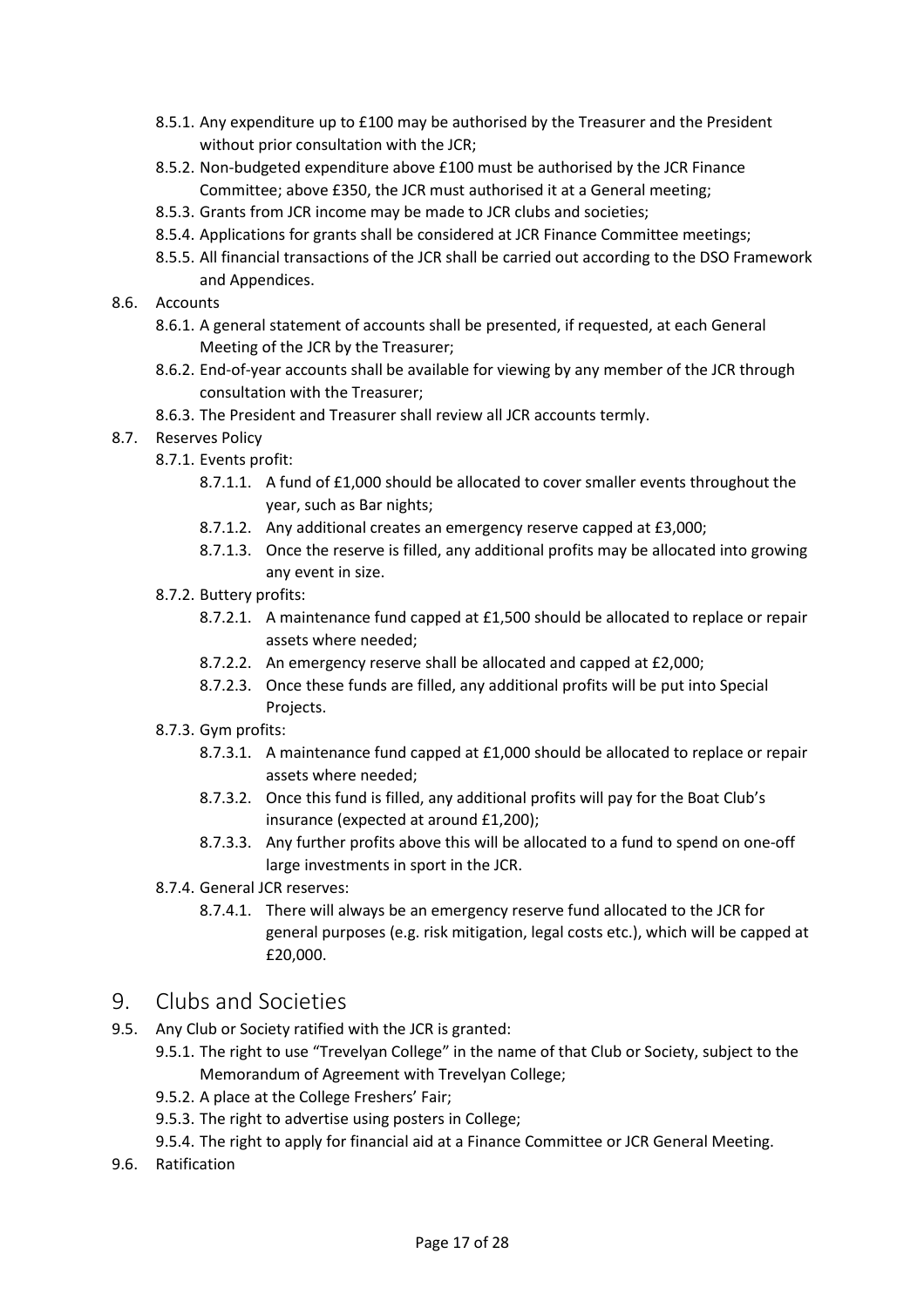- 9.6.1. Any Club or Society shall be recognised by the JCR provided that:
	- 9.6.1.1. A petition for its formation, signed by at least ten members, is presented to the Chair.
	- 9.6.1.2. The Club or Society presents a constitution with the petition. This constitution should contain:
		- a. the name of the Club or Society;
		- b. the aims and objectives of the Club or Society (which shall not be contrary to those of the JCR);
		- c. regulations relating to membership eligibility;
		- d. provision for the election of a committee of officers;
		- e. the responsibility of the committee of officers;
		- f. provision for an AGM at which accounts shall be presented;
		- g. the Alcohol Awareness Clause, which is the following statement: "The society will have an awareness of alcohol and will respect members' prerogative to decline to consume alcohol and, should they wish, to decline to participate in any activity that involves encouragement of others to consume alcohol.";
		- h. the Equal Opportunities Clause, which is the following statement: "The society is opposed to all forms of discrimination on the grounds of age, appearance, caste, class, educational background or educational status, gender, HIV status, immigration status, long term illness, marital or family status, nationality, physical or mental ability, political beliefs, race/ethnicity, religion, sexuality, trade union activity.".
		- i. A provision to act in accordance with University Policies and Regulations.
	- 9.6.1.3. The club or society's constitution is approved by the Steering Committee.
- 9.6.2. Any Club or Society which charges subs must have a designated Treasurer on their Exec;
- 9.6.3. The recognition of a Club or Society may be withdrawn at any time by the JCR Exec if the Exec receives substantiated evidence that a Club or Society is contravening its constitution.
- 9.7. Annual Re-Ratification of Clubs and Societies
	- 9.7.1. Each club and society must undergo a yearly online re-ratification process, which shall be coordinated by the Chair.
	- 9.7.2. They shall be required to:
		- 9.7.2.1. Hold an AGM in accordance with their individual constitutions;
		- 9.7.2.2. Elect a new Exec in accordance with their individual constitutions;
		- 9.7.2.3. Provide the Chair with details of the new Exec;
		- 9.7.2.4. Provide the Chair with a photograph, in JPEG format, of their captain or president and 50-100 words about their Society for display on the website;
		- 9.7.2.5. Perform a review of their constitution, and have it passed at their AGM;
		- 9.7.2.6. Provide the Chair with an electronic copy of the updated constitution;
		- 9.7.2.7. Submit to the JCR the following in the approved formats:
			- a. Budget for the upcoming year;
			- b. Current academic years accounts;
			- c. List of assets including replacement costs.
	- 9.7.3. Failure to ratify before the end of the Easter term will result in Club or Society status being revoked. Their assets will be liquidated if they do not undergo the re-ratification process when prompted by the JCR.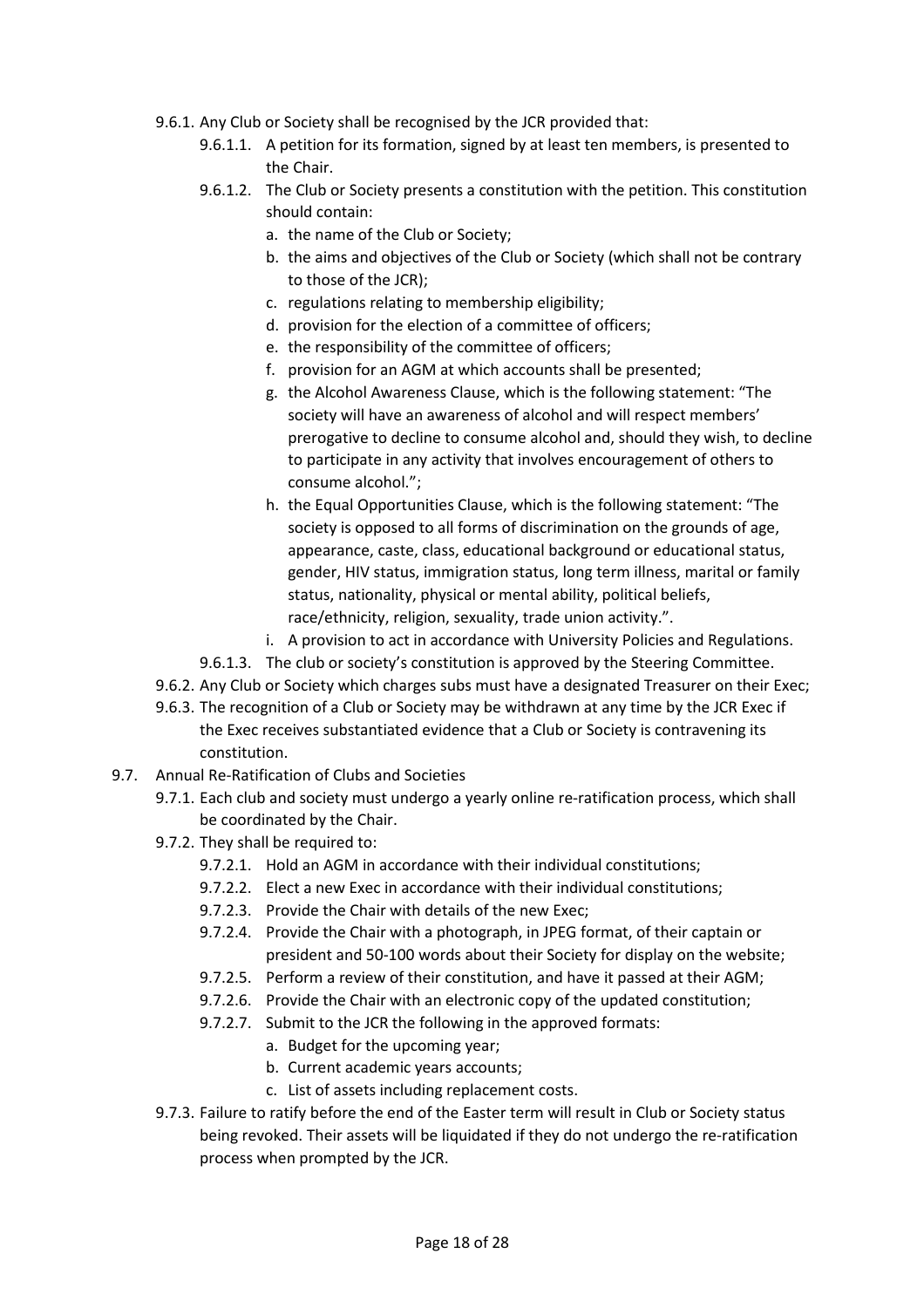9.7.4. Clubs and Societies must submit information required for annual accounts to the Assistant Treasurer by any deadline(s) set, with reasonable notice, by the Assistant Treasurer. Failure to meet these deadlines will result in the club being de-ratified and liquidated.

## 10. Formal Meals of the JCR

- 10.5. Joint Formal Dinners (those involving the formal participation of all three Common Rooms) are to be governed as described in the Joint Formal Agreement;
- 10.6. All other formals organised solely by the JCR are to be governed by the provisions of this section. These formals are arranged by the JCR Exec, though are ultimately at the discretion of the Catering Staff and College Officers;
- 10.7. The following rules will apply to all who attend:
	- 10.7.1. That everyone must remain seated until the President has bowed out, usually after the main course. The President bows out at their own discretion with a table bang to signal this procedure;
	- 10.7.2. That formal may be gowned or not at the discretion of the Services Officer whilst organising the dinner;
	- 10.7.3. That smart attire must be worn to the meal at the discretion of the Exec members on the door. No denim will be worn;
	- 10.7.4. That "smart attire" may refer to formal national or religious dress providing that prior consent has been sought from the appropriate common room President. Presidents will only consider requests made on religious grounds from members of those religions formally recognised by the University. Requests are to be approved on a case by case basis by the appropriate Common Room President;
	- 10.7.5. That no more than one standard bottle of wine or a beer/spirit equivalent (to be decided by the Exec member on the door of formal) per person be taken into the meal;
	- 10.7.6. That if a member of the JCR leaves the meal before the bowing out they may not return to the meal;
	- 10.7.7. That the door to the hall shall be shut by the Services Officer at the beginning of the meal and late arrivals shall not be permitted to enter;
	- 10.7.8. That the President and Vice-President may impose fines up to a limit of £50, and/or ban individuals from future formals for breaches of regulations. The proceeds of these fines shall go to DUCK;
	- 10.7.9. No-one shall be allowed into the Dining Hall before official opening times at the discretion of the President;
	- 10.7.10. Corks are not permitted in the Dining Hall;
	- 10.7.11. The use of mobile phones is not permitted in the Dining Hall;
	- 10.7.12. Drinking games shall not be permitted;
	- 10.7.13. Any other behaviour deemed inappropriate shall be dealt with at the discretion of the President and Vice-President.
- 10.8. The Exec shall be ultimately responsible for ensuring that the rules stated in Clause 10.3 are adhered to throughout;
- 10.5. The Exec shall be ultimately responsible for ensuring that the rules stated in Clause 10.4 are adhered to throughout;
- 10.6. Cancellation of formals places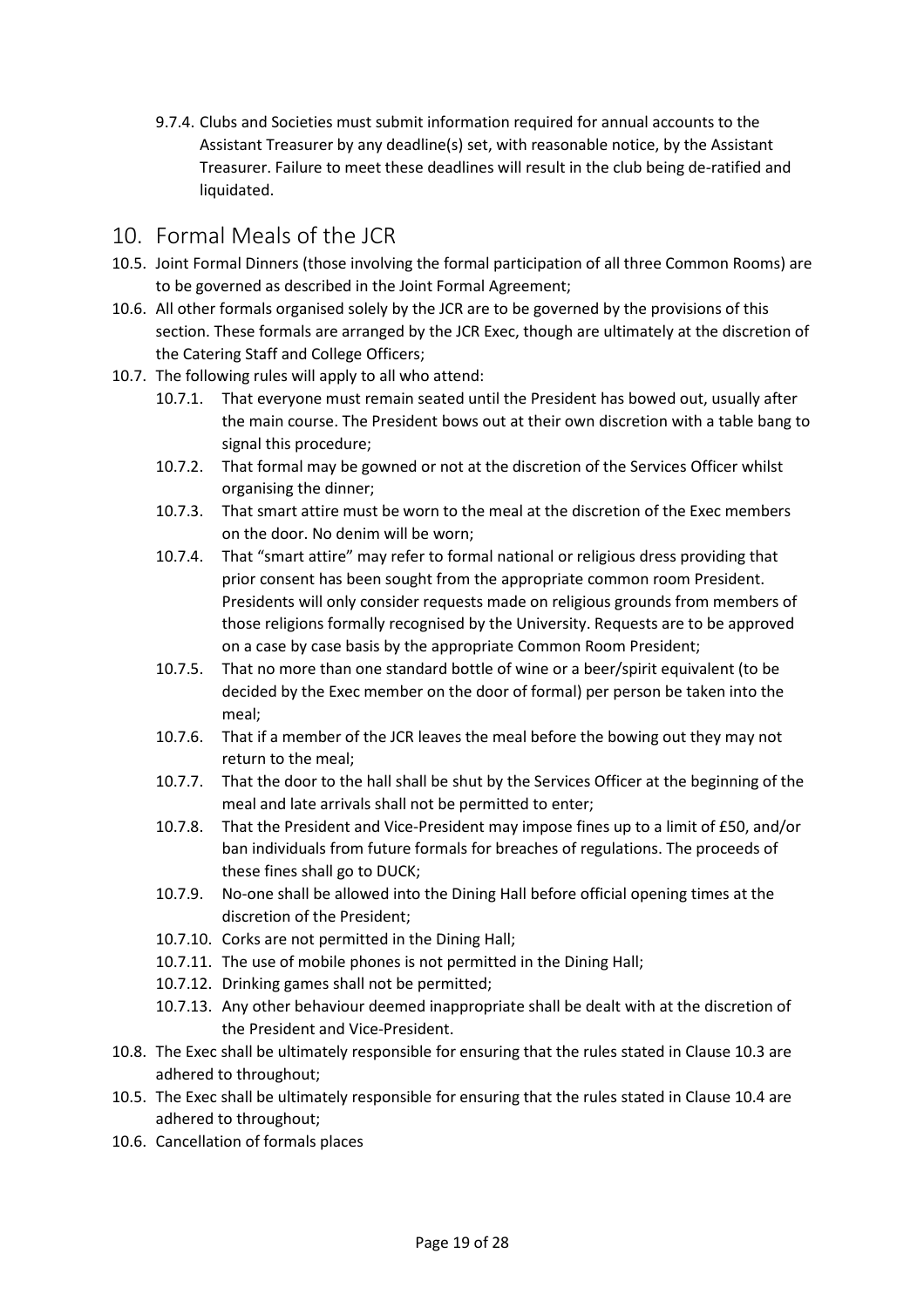- 10.6.1. Section 10.6 applies to both Joint Formal Dinners and those meals organised solely by the JCR;
- 10.6.2. Members are able to cancel places at a formal without being liable for the cost of their place if they cancel before the JCR has committed to pay for the place;
- 10.6.3. The JCR will confirm places with college catering no later than midnight the day the seating plan is released;
- 10.6.4. Members may cancel a place by emailing the Services Officer stating their intention to cancel;
- 10.6.5. Members are free to find a replacement for their place if they cannot attend, but remain responsible for ensuring the JCR is paid for the place, by the new attendee or otherwise;
- 10.6.6. The dietary requirements of the original application cannot be amended in any way;
- 10.6.7. In the case of late applications to formal, after the initial seating plan is released, this cancellation policy does not apply, and members will be liable for places at the point of application;
- 10.6.8. If members are unsure about whether they can attend a formal they should contact the Services Officer before applying;
- 10.6.9. Any guests at formals are the responsibility of the member who invited them;
- 10.6.10. It is the responsibility of the person applying for a group to make it clear to the Services Officer who is responsible for inviting any guests in their group;
- 10.6.11. If the Services Officer cannot determine who is responsible for a guest at formal, the person who applied will be held responsible for any money owed;
- 10.6.12. Failure to pay for an uncancelled place at formal will result in a debt owed to the JCR.
- 10.7. These rules shall be reviewed at the first JCR meeting of the academic year.
- 11. Complaints Procedure
- 11.5. If a student feels that he/she has been unfairly dealt with by anyone holding a position of responsibility within the JCR, or that they have been unfairly disadvantaged by opting out of JCR membership, then they shall have the right to complain and to have that complaint dealt with promptly and fairly;
- 11.6. In the first instance, the complainant shall see the President who shall endeavour to resolve the complaint to the complainant's satisfaction. If the complainant is still unsatisfied then he/she and the President shall jointly approach the College Officers for their advice on the matter. If the College Officers are unable to advise the JCR and complainant on a suitable course of action, then the complainant shall have the right to seek independent advice;
- 11.7. Unless in exceptional circumstances, complaints may only be upheld if:
	- 7.5.2. A student feels that they have missed out on something by virtue of not being a JCR member;
	- 11.7.1. A student feels that they have not been represented properly by the JCR;
	- 11.7.2. An Exec member has missed an appointment with a student;
	- 11.7.3. The allocation to a Club or Society is considered unfair;
	- 11.7.4. A Club or Society has not been recognised and the reason for this is unsatisfactory.
- 11.8. In any case of complaint, the complainant must provide evidence to support their claim.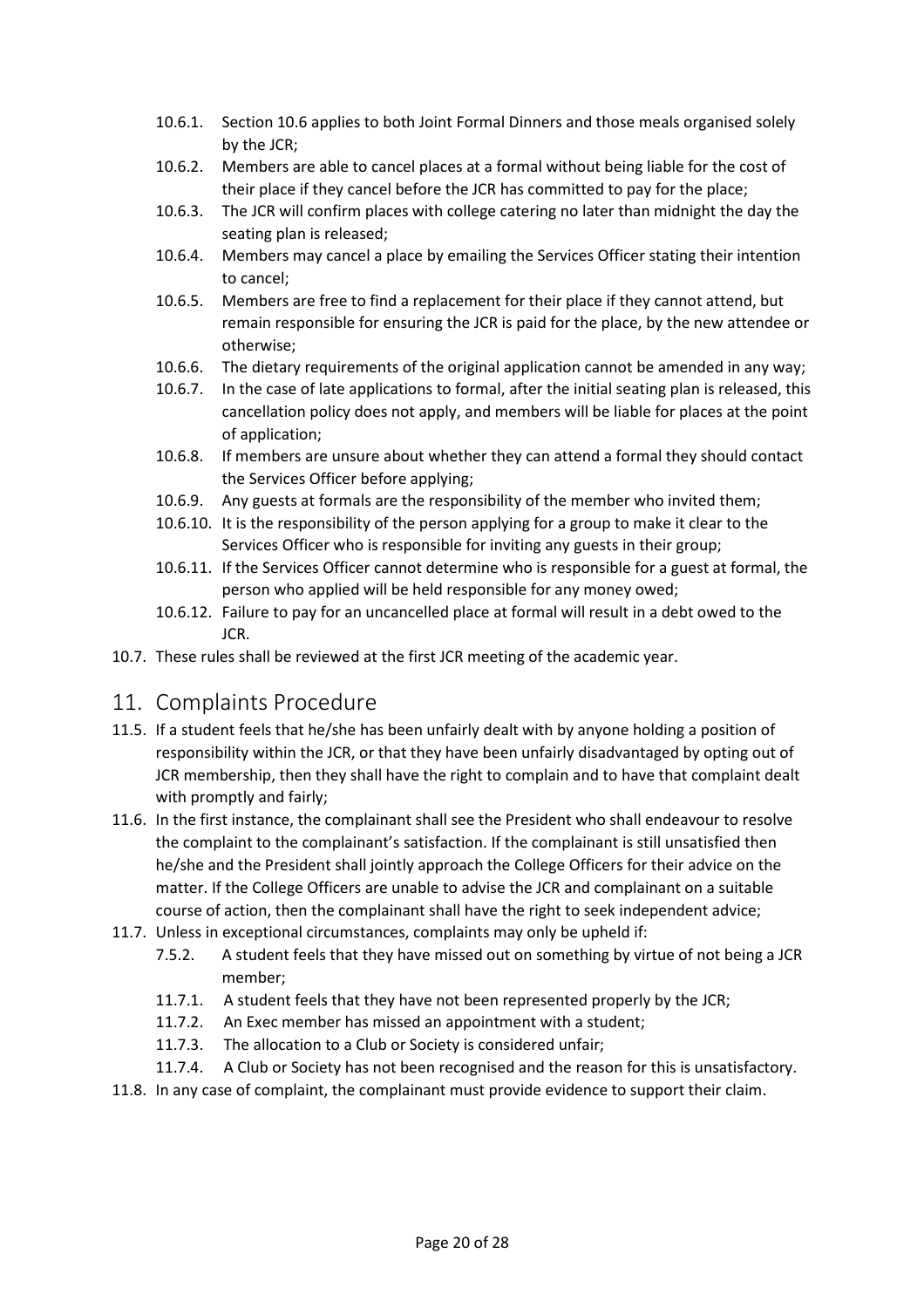## 12. General Offences against the Community

- 12.5. Such offences generally refer to behaviour not to be expected of the reasonable person, at the discretion of the JCR President/Vice-President, subject to appeal with College Officers.
- 12.6. The JCR President/Vice-President can impose a minimum fine of £10 and a maximum fine of £60 appropriate to the offence – notwithstanding costs of damage.
	- 12.6.1. The costs of damages would be borne by the offender(s).
	- 12.6.2. Should the offenders not be identified, the costs of damage would be borne by the JCR.
- 12.7. Repeat offenders run the risk of further, more severe punishment, subject to appeal with College Officers.
	- 12.7.1. This would generally take the form of the withdrawal of College privileges in addition to the original fine.
- 12.8. There is an option to perform community service instead of paying a fine, at the discretion of the JCR President/Vice-President, subject to appeal with College Officers.
	- 12.8.1. Whilst such an option takes the place of the original fine, it does not absolve costs of damage.
- 12.9. Intoxication is never an excuse.
- 12.10.All sentences can be appealed with the College Officers.

## 13. Standing Orders and Job Descriptions

- 13.5. Up-to-date copies of the Standing Orders and Job Descriptions shall be available to all members of the JCR on the website;
- 13.6. Standing Orders may be suspended as per a procedural motion in Clause 5.6.7.7.c;
- 13.7. Proposed amendments to the Standing Orders shall be circulated to all members of the JCR on the Agendas of the meeting at which they are to be proposed, or before the campaigning period of the Referendum to which they are being put. The amendments shall be declared carried if a two-thirds majority so decides;

### 14. Interpretation

- 14.5. In the event of a dispute as to the interpretation of any part of these Standing Orders and its clauses, the ruling of the JCR Chair shall be sought;
- 14.6. If the Executive Committee dispute the ruling of the JCR Chair on a contentious issue, a committee consisting of an equal number of members of the Executive Committee and Steering Committee shall be set up to discuss the matter;
- 14.7. Neither the Standing Orders nor the job descriptions shall be interpreted in a way which is contrary to the DSO Framework and its Appendices.
- 14.8. Unless otherwise stated, "Constitution" or similar shall refer to the DSO Framework and its Appendices;

## 15. Appendix I – Colours Awards Process

- 15.5. Procedure for Half Colours:
	- 15.5.1. Awards will be given at End of Session formal every Epiphany and Easter term;
	- 15.5.2. All JCR members and MCR members who were formally JCR members shall be eligible for the award;
	- 15.5.3. Applications should be no longer than one A4 page (around 450 words);
	- 15.5.4. Applications will be anonymised by the JCR Chair;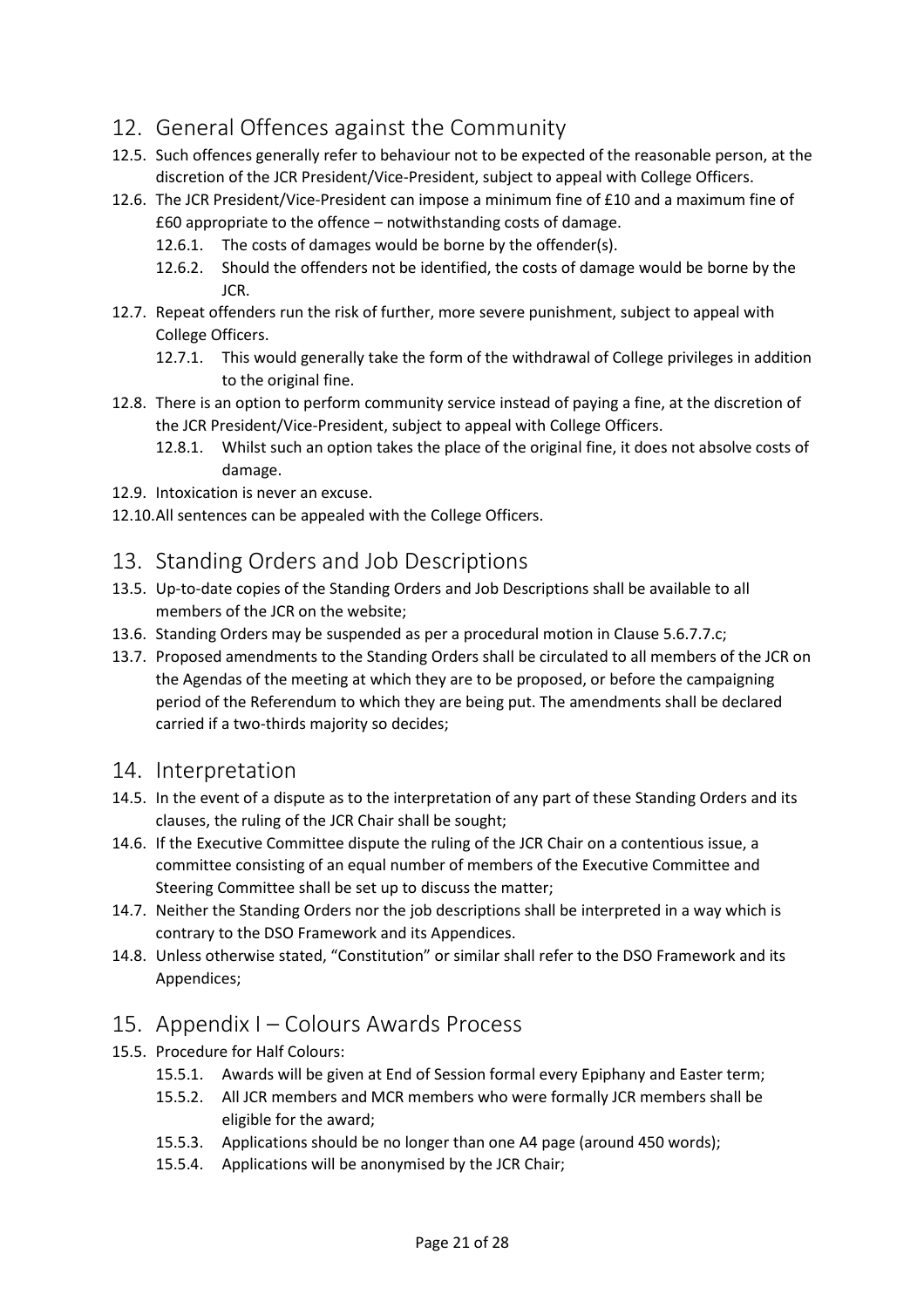- 15.5.5. Applications should be judged on the following criteria:
	- 15.5.5.1. Contribution to College life;
	- 15.5.5.2. Contribution to University life;
	- 15.5.5.3. Evidence of going above and beyond required roles or commitments;
	- 15.5.5.4. Character reference.
- 15.5.6. JCR Executive positions shall be considered as any other Society Executive position i.e. so long as there is evidence of commitment above and beyond the role or job description;
- 15.5.7. University level involvement should not be discounted, but JCR commitments should be the focus of the application for Half Colours;
- 15.5.8. They shall be awarded by the JCR Committee, chaired by the JCR Chair;
- 15.5.9. Members of the panel are not allowed to propose or second anyone for the award
- 15.5.10. Where a member of the panel is nominated for the award, a separate secret meeting will be convened to discuss this application;
- 15.5.11. A two thirds majority must be gained for a decision to carry;
- 15.5.12. Where two thirds is not found on the first round of voting, more discussion shall follow;
- 15.5.13. On the second round of voting, the application will be discarded unless a two thirds majority is found in favour;
- 15.5.14. The award itself shall be a printed version of the speech, headed by the Trevelyan crest, and signed by the Principal and JCR President;
- 15.5.15. The award will be presented by the Vice-President and a member of JCR Committee (chosen by the JCR Vice-President).
- 15.6. Procedure for Full Colours:
	- 15.6.1. Awards will be given at End of Session formal every Easter term;
	- 15.6.2. All JCR members and MCR members who were formally JCR members shall be eligible for the award;
	- 15.6.3. Only individuals in their final year of study may be nominated, as the award is for contribution across your entire time at Trevelyan;
	- 15.6.4. Applications should be no longer than one A4 page (around 450 words);
	- 15.6.5. Applications will be anonymised by the JCR Chair;
	- 15.6.6. Applications should be judged on the following criteria:
		- 15.6.6.1. Contribution to College teams and societies;
		- 15.6.6.2. Contribution to College committees;
		- 15.6.6.3. Contribution to University life;
		- 15.6.6.4. Commitment to support of College community;
		- 15.6.6.5. Evidence of going above and beyond required roles or commitments;
		- 15.6.6.6. Explicit character reference.
	- 15.6.7. JCR Executive positions shall be considered as any other Society Executive position i.e. so long as there is evidence of commitment above and beyond the role or job description;
	- 15.6.8. They shall be awarded by a panel representing all Common Rooms, chaired by the JCR Chair, to include:
		- 15.6.8.1. Current JCR President & Vice-President;
		- 15.6.8.2. Two randomly chosen members of the Current JCR Exec;
		- 15.6.8.3. Outgoing JCR President & Vice-President;
		- 15.6.8.4. Three randomly chosen elected members of JCR Committee;
		- 15.6.8.5. MCR President (or a representative chosen by them);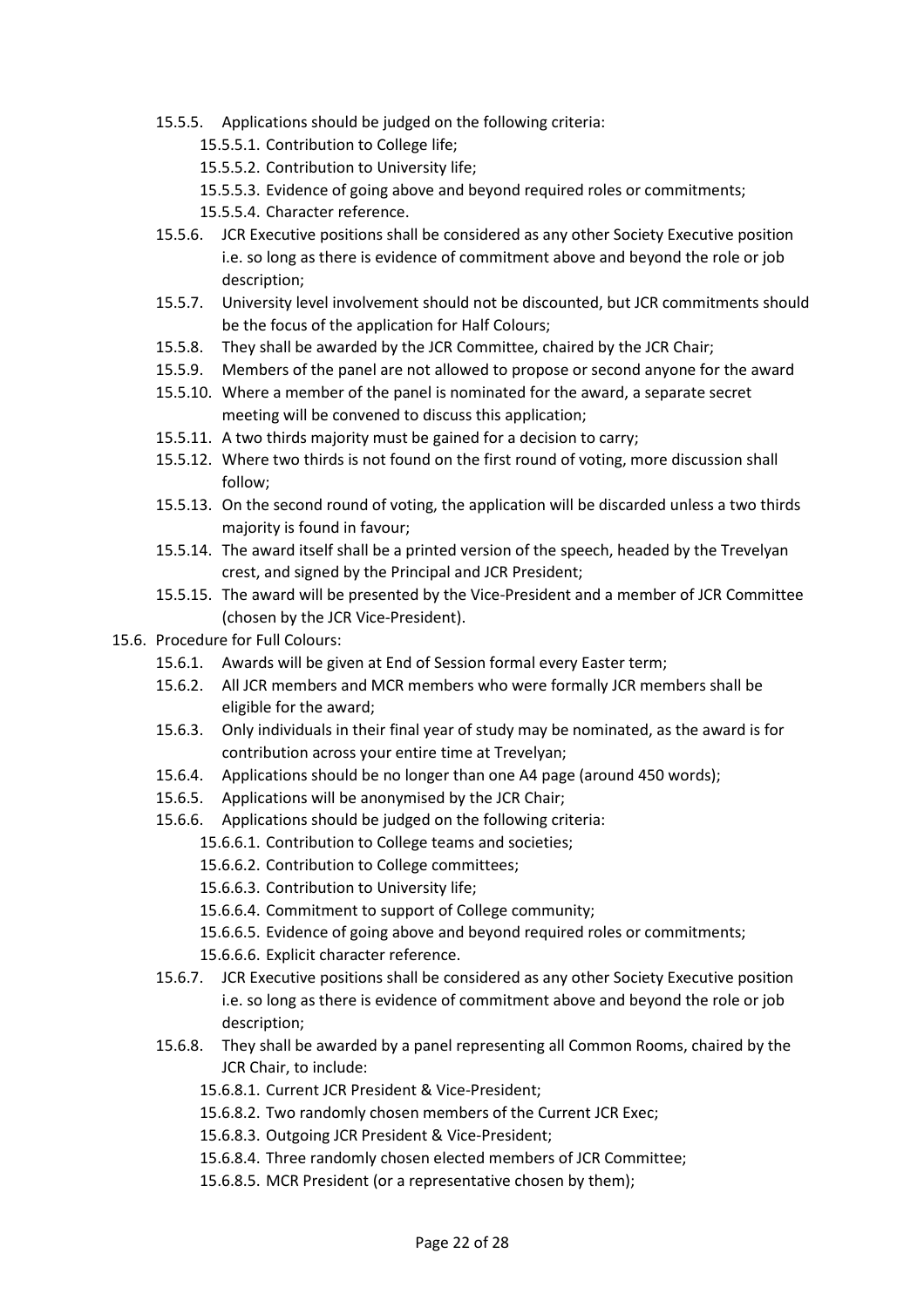15.6.8.6. SCR President (or a representative chosen by them).

- 15.6.9. Members of the panel are not allowed to propose or second anyone for the award;
- 15.6.10. Where a member of the panel is nominated for the award, a separate secret meeting will be convened to discuss this application;
- 15.6.11. A two thirds majority must be gained for a decision to carry;
- 15.6.12. Where two thirds is not found on the first round of voting, more discussion shall follow;
- 15.6.13. On the second round of voting, the application will be discarded unless a two thirds majority is found in favour;
- 15.6.14. All unsuccessful Full Colours applications shall be automatically considered for Half Colours in the Easter term batch of applications should they eligible for this award;
- 15.6.15. The award itself shall be a printed version of the speech, headed by the Trevelyan crest, and signed by the Principal and the relevant Common Room President;
- 15.6.16. The award will be presented by the JCR President;
- 15.6.17. Recipients of the award will become Honorary Life Members of the JCR.

## 16. Appendix II – Buttery Governance and Operation

#### 16.5.Standing Orders

- 16.5.1. Role of the Buttery Committee:
	- 16.5.1.1. To work as a team to manage the Shop and Toastie Bar on the basis set out above;
	- 16.5.1.2. To deal with and account for all stock;
	- 16.5.1.3. To be ultimately responsible for stocking and removal of waste from the Shop and Toastie Bar;
	- 16.5.1.4. To determine pricing policy;
	- 16.5.1.5. To determine wages;
	- 16.5.1.6. To determine appropriate opening hours;
	- 16.5.1.7. To ensure that food safety and health and safety standards are maintained;
	- 16.5.1.8. To ensure that the Buttery is in a clean condition for use by college in vacations;
	- 16.5.1.9. To conduct a stock-take on a regular basis, at least at the beginning, middle and end of each term;
	- 16.5.1.10. It is expected that the committee are also regular Buttery workers in addition to their committee duties, with the exception of the JCR President and JCR Treasurer;
	- 16.5.1.11. To ensure that the Buttery adheres to its financial and legal responsibilities under regulations and guidelines as laid out by both the University and Trevelyan College JCR;
	- 16.5.1.12. To follow, and take note of mid-term and long-term strategies in order to ensure the continuing success of the Buttery;
	- 16.5.1.13. To train their successors adequately, including the provision of detailed handover notes.
- 16.5.2. Buttery Committee Meetings
	- 16.5.2.1. The Buttery Chair shall act as Chair;
	- 16.5.2.2. Meetings shall be ideally held in the first, middle and penultimate week of the term, or at more regular intervals if deemed necessary by the Buttery Chair;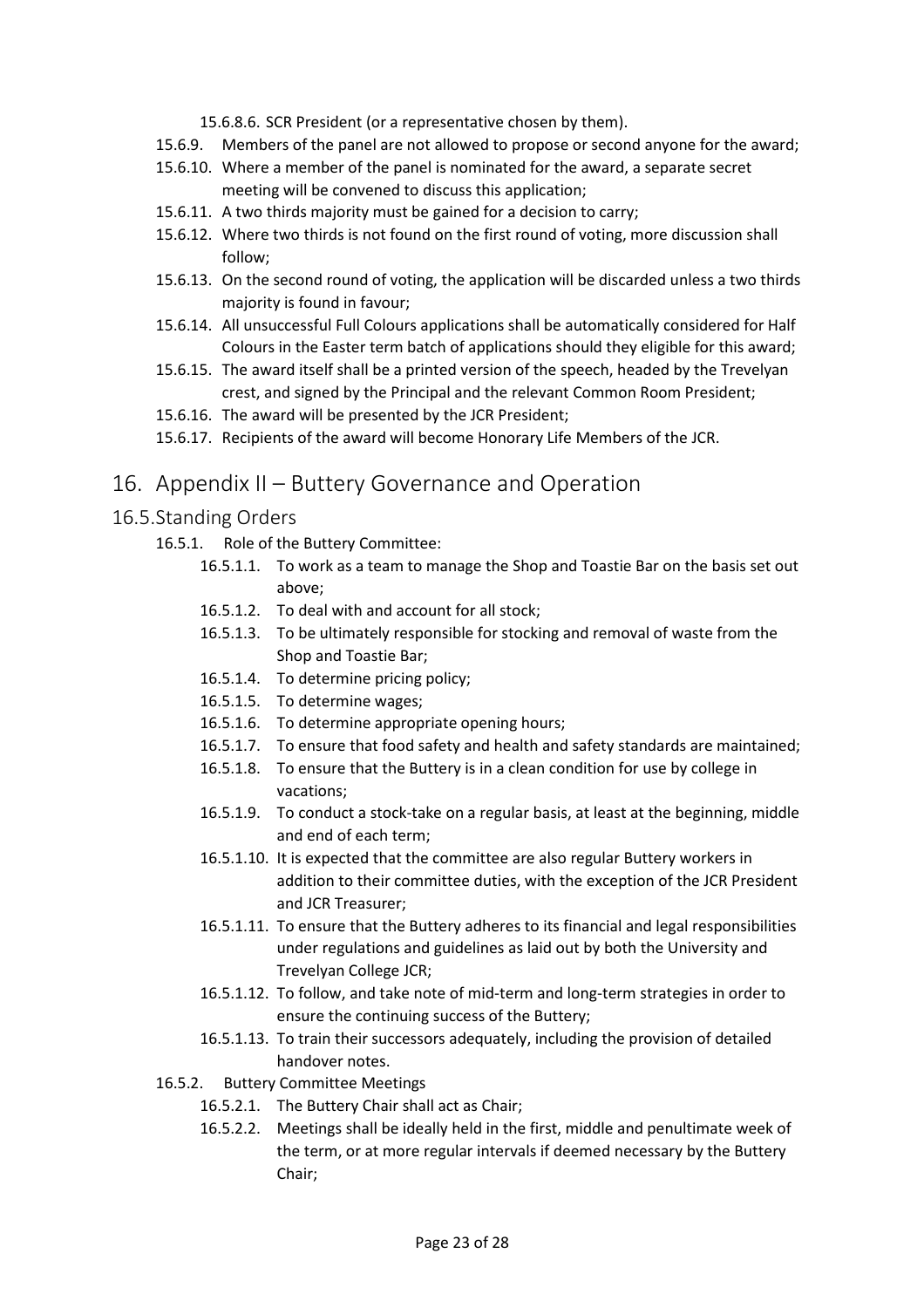- 16.5.2.3. At the end of each committee meeting, the date of the following meeting shall be decided;
- 16.5.2.4. Agenda Points should be submitted by members of the committee at least 72 hours in advance, to allow for the agenda to be circulated;
- 16.5.2.5. The Buttery Chair shall organise an agenda for the meeting and approach the Committee members for points for both their report and business points before the meeting. The agenda shall be distributed 48 hours before the meeting;
- 16.5.2.6. Each member of the committee should give a report on what they have been doing since the last meeting;
- 16.5.2.7. At least half the Committee members must be present to make the meeting quorate;
- 16.5.2.8. The JCR President and JCR Treasurer can be requested to attend any meeting concerning matters appropriate to them, and will be informed of this in advance by the Buttery Chair. They are also eligible to attend any meeting they wish;
- 16.5.2.9. The Buttery Chair may request any member of college to attend a Committee meeting where their input is required. The Buttery Treasurer can also request the presence of the JCR Treasurer;
- 16.5.2.10. In the event of any issue being without the agreement of 2⁄3 of the Committee, the Buttery Chair must decide from the information the course of action to be taken;
- 16.5.2.11. The minutes shall be written by the Media Officer and distributed to each member of the Committee, including advisory members, within three days of the meeting, as well as archived in the Buttery handover files, along with a copy submitted to the JCR Chair for archiving purposes.

#### 16.6.Job Descriptions

- 16.6.1. The Buttery Chair
	- 16.6.1.1. To take ultimate responsibility for all Buttery matters;
	- 16.6.1.2. Is responsible to the JCR President in the first instance;
	- 16.6.1.3. To, if necessary, liaise with the representatives of firms on matters concerning the Buttery;
	- 16.6.1.4. Must be Food Hygiene Level 3 trained to conform with University Health and Safety Regulations. This should be completed as soon after Handover as possible;
	- 16.6.1.5. To be the first point of contact when a problem arises in the Buttery and to act on this appropriately;
	- 16.6.1.6. To ensure that all boxes and rubbish are removed from the Buttery area, with the help of other members of the committee and workers;
	- 16.6.1.7. To ensure that all members of the Committee are performing their duties correctly;
	- 16.6.1.8. To aid the committee with any problems that may arise in their roles;
	- 16.6.1.9. To ensure proper security of the premises;
	- 16.6.1.10. To ensure that the Buttery is kept in a hygienic condition;
	- 16.6.1.11. To liaise with the Toastie Bar Manager and Stock Manager to ensure the Buttery complies with all Health and Safety regulations;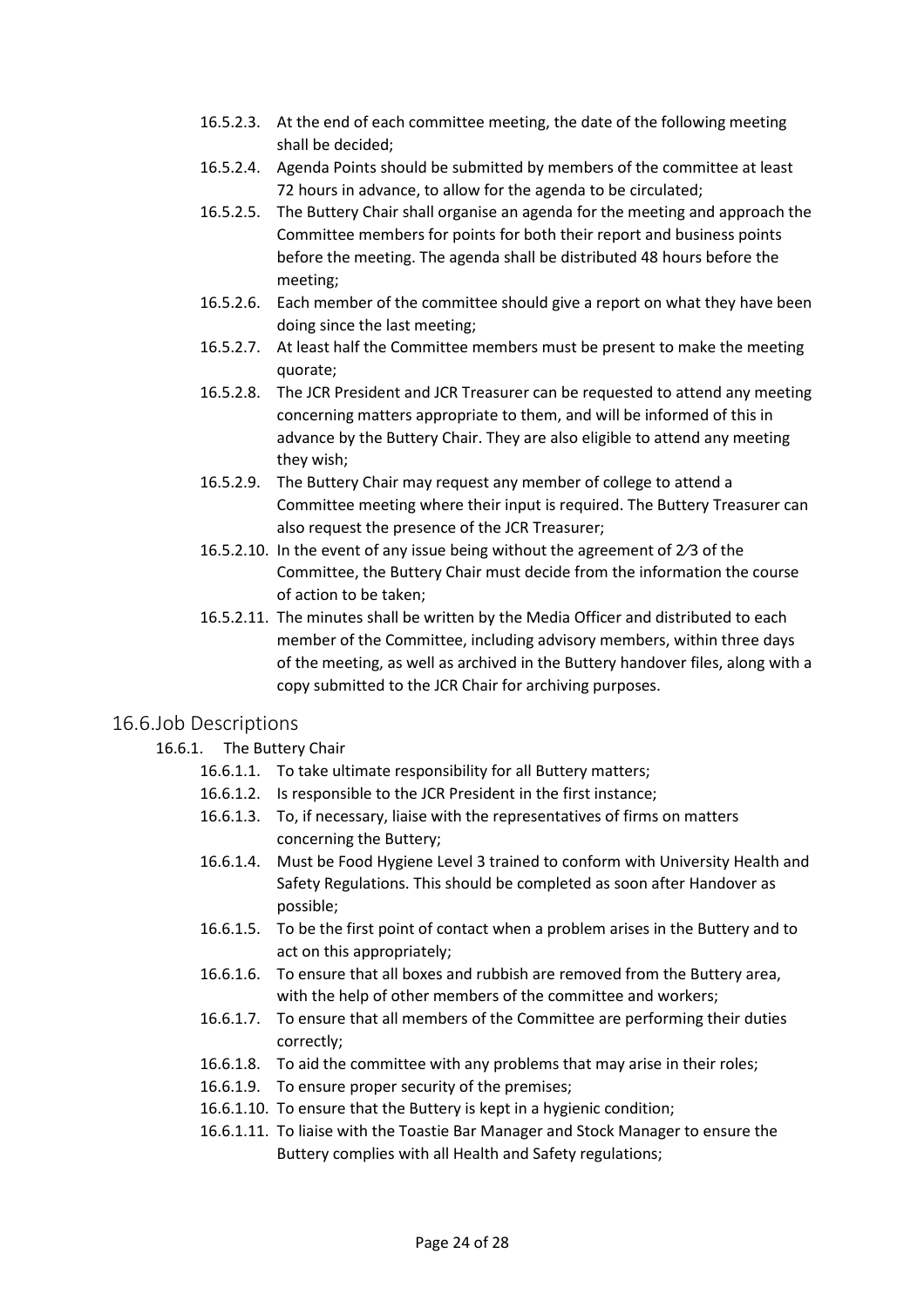- 16.6.1.12. To organise and chair a staff meeting when appropriate for any major changes to the running of the Buttery;
- 16.6.1.13. To take charge of the Buttery Standing Orders and Job Descriptions;
- 16.6.1.14. To sit on the interview panel for new workers;
- 16.6.1.15. To share cashing up duties at the discretion of the Buttery Treasurer;
- 16.6.1.16. To liaise with college officers and workers when necessary;
- 16.6.1.17. To assist in the training of new workers;
- 16.6.1.18. To organise the end of term cleaning of the Buttery. At the end of Epiphany term, this will remain the responsibility of the outgoing Buttery Chair, and members from both incoming and outgoing committees will be expected to help clean;
- 16.6.1.19. To advertise committee positions;
- 16.6.1.20. To be responsible for organising and running a suitable system for ensuring the Shop and Toastie Bar are staffed during opening hours by publishing rotas and filling them;
- 16.6.1.21. To handle staff queries and working environment problems;
- 16.6.1.22. To maintain the Code of Conduct and Disciplinary Procedure , and Handbook detailing how to work the Shop and Toastie Bar;
- 16.6.1.23. To organise the recruitment of staff by producing application forms and writing interview questions and arranging and conducting interviews with the JCR President or Vice-President and another Committee Member;
- 16.6.1.24. To ensure all members of staff are adequately trained to a suitable standard and keep record of all training;
- 16.6.1.25. To ensure that Buttery keys are not signed out outside of shop opening hours;
- 16.6.1.26. To check all new employees' documents in line with UKBA regulations, and to carry out repeat checks on international students' documents at the beginning of each academic year. They must also maintain a dated record of all such checks and keep copies of all documents they have checked.
- 16.6.2. Stock Manager
	- 16.6.2.1. Is responsible to the Buttery Chair in the first instance;
	- 16.6.2.2. To ensure that proper stock controls and levels are maintained;
	- 16.6.2.3. To liaise with suppliers for the shop;
	- 16.6.2.4. To perform a rough stock count before each Finance Committee meeting, with the additional help of other members of the committee, as required;
	- 16.6.2.5. To consult the Buttery Chair and Buttery Treasurer before introducing new products;
	- 16.6.2.6. To update and maintain the price list;
	- 16.6.2.7. To ensure all entries in the till are programmed correctly, in conjunction with the treasurer;
	- 16.6.2.8. To ensure milk is collected and refrigerated whenever delivered;
	- 16.6.2.9. Work with the Buttery Chair and Media Officer to organise and promote sales as appropriate;
	- 16.6.2.10. Responsible for ordering and taking delivery of stock;
	- 16.6.2.11. Co-ordinate beginning and end of term stock take;
	- 16.6.2.12. To assist the Buttery Chair in the training of new workers if requested.
- 16.6.3. Toastie Bar Manager
	- 16.6.3.1. Is responsible to the Buttery Chair in the first instance;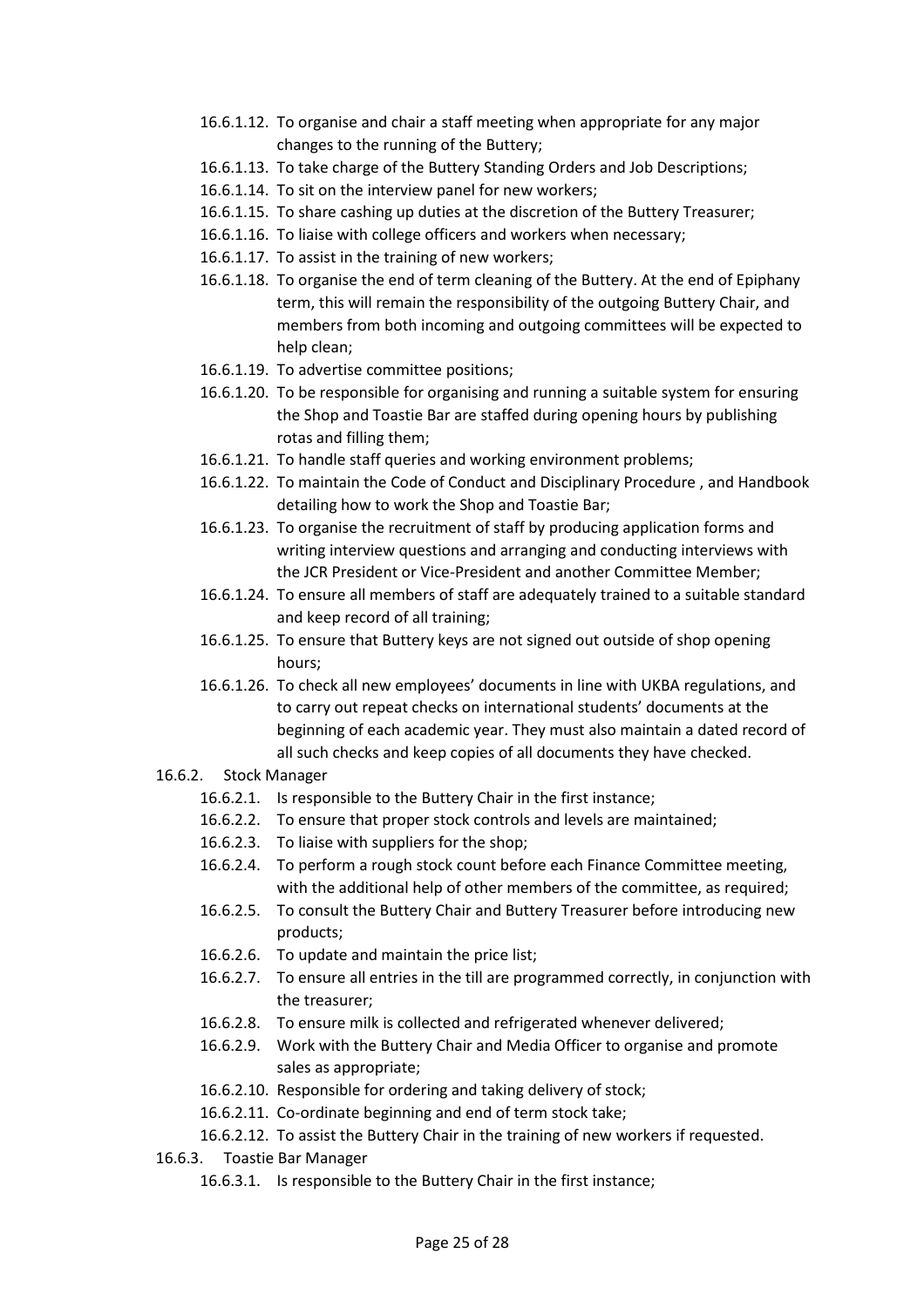- 16.6.3.2. The Toastie Bar Manager must be Food Hygiene Level 3 trained to conform with University Health and Safety Regulations. This should be completed as soon after Handover as possible;
- 16.6.3.3. To ensure the efficient day-to-day running of the Toastie Bar and liaise with the appropriate suppliers;
- 16.6.3.4. To ensure the adequate refrigeration of all produce and keep a daily record of fridge and freezer temperatures. The fridge must be 0-5°C. The freezer must be at -18° or below;
- 16.6.3.5. To ensure that all stocks are maintained at an operable level;
- 16.6.3.6. To undertake regular cleaning of Toastie Bar to maintain health and safety standards;
- 16.6.3.7. To ensure the Toastie Bar is left in an adequate state over the holidays by checking that:
	- a. All electrical equipment is disconnected;
	- b. All surfaces are in a hygienic state.
- 16.6.3.8. To ensure all hygiene and Health and Safety regulations are displayed;
- 16.6.3.9. To ensure that all Toastie Bar staff perform their duties;
- 16.6.3.10. To check the comments book in the Buttery regularly and take action appropriately;
- 16.6.3.11. To aid the Buttery Officer in the training of new workers on the Toastie Bar;
- 16.6.3.12. To actively promote toastie sales through Toastie of the Week and other such promotions;
- 16.6.3.13. To be responsible for all purchases relating to stock in the Toastie Bar ensuring relevant expenses forms are completed for reimbursement, where required;
- 16.6.3.14. To consult the Buttery Chair and Buttery Treasurer before introducing new ingredients;
- 16.6.3.15. To perform a rough stock count before each Finance Committee Meeting;
- 16.6.3.16. To assist the Buttery Chair in making sure that the end of term cleaning is done thoroughly, and to the required standard.
- 16.6.4. Buttery Treasurer
	- 16.6.4.1. Is responsible to the JCR Treasurer in the first instance;
	- 16.6.4.2. Together with the Buttery Chair, ensure that the Buttery remains financiallyviable;
	- 16.6.4.3. To bank takings as necessary;
	- 16.6.4.4. To check the takings against the till roll of the Shop and Toastie Bar daily, and to keep records of sales, discrepancies and other transactions;
	- 16.6.4.5. To keep all accounts and present them at JCR Finance Committee meetings;
	- 16.6.4.6. To ensure all wages are paid, in accordance with University Payroll procedure;
	- 16.6.4.7. To provide the Buttery till with the appropriate amounts of change for their smooth operation;
	- 16.6.4.8. To ensure that all financial controls mentioned in Section 15.3 are maintained at all times;
	- 16.6.4.9. To provide the Committee with financial bulletins about the financial performance of the Buttery;
	- 16.6.4.10. To ensure all relevant expenses are paid, providing they are deemed justified;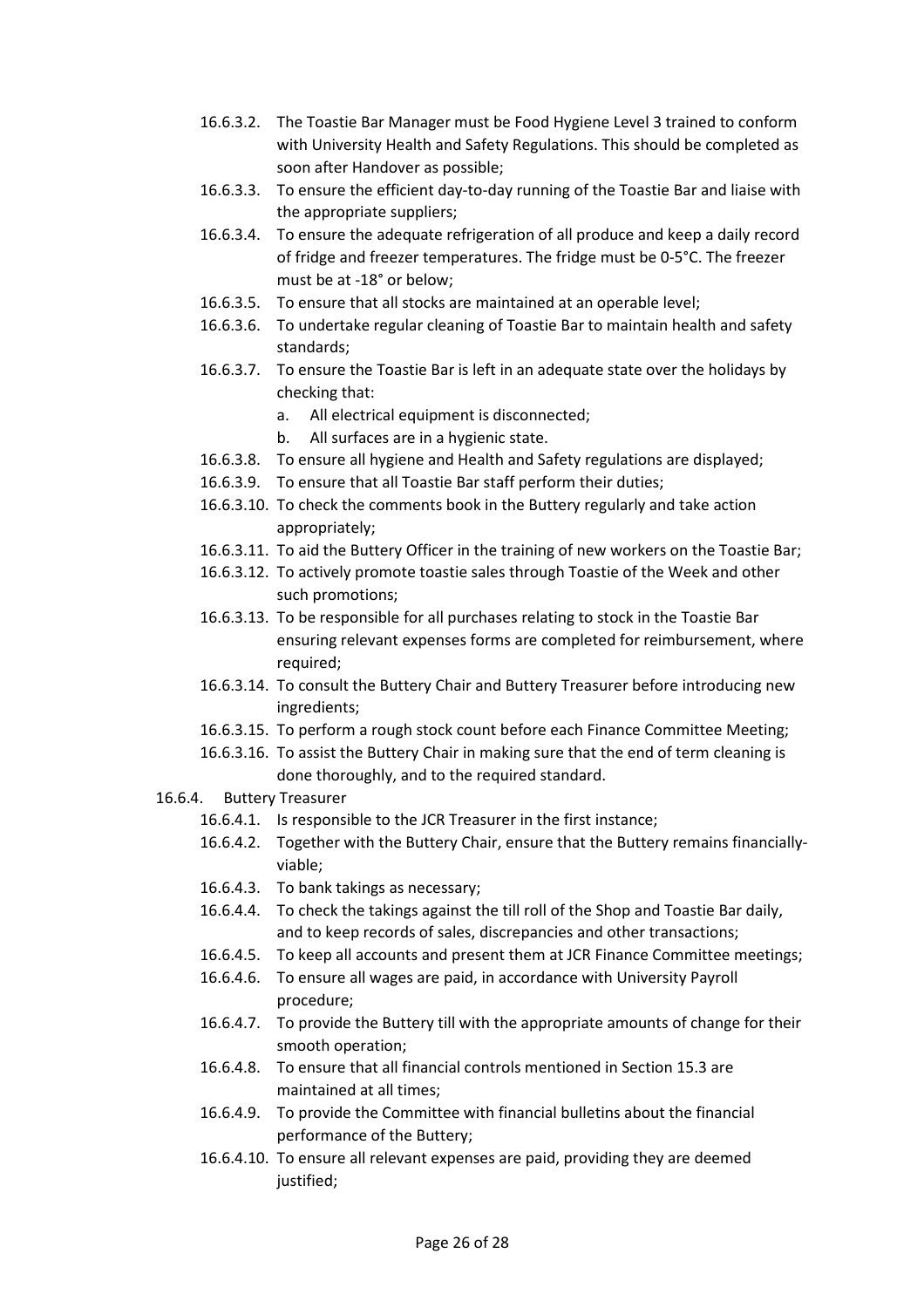- 16.6.4.11. To monitor the financial performance of the Buttery and ensure a satisfactory financial performance is maintained;
- 16.6.4.12. To pay all bills due to suppliers and to liaise with suppliers and JCR Treasurer when difficulty in the payment of bills arise;
- 16.6.4.13. To assist the Buttery Chair in the training of new workers if requested;
- 16.6.4.14. Be responsible for maintaining a list of current Buttery Assets;
- 16.6.4.15. To ensure the Buttery Profits are split in accordance with the JCR reserves policy;
- 16.6.4.16. To ensure relevant Food Hygiene Qualifications are both budgeted for and funded;
- 16.6.4.17. Be responsible for providing up to date figures to the JCR treasurer to allow for budgeting to be made.
- 16.6.5. Media Officer
	- 16.6.5.1. Is responsible to the Buttery Chair in the first instance;
	- 16.6.5.2. To be responsible for the JCR DVD and Board Game collection within the Buttery;
	- 16.6.5.3. To ensure the JCR DVD and Board Game collection are appropriately stored, maintained and presented;
	- 16.6.5.4. To ensure that the DVD and Board game collection is not abused by ensuring any missing or unreturned items are recovered, and checking the quality of these on a regular basis;
	- 16.6.5.5. To be responsible for replenishing the DVD and Board Game collection with money used through the donation system for use of this service;
	- 16.6.5.6. To ensure that the Buttery Website is kept up to date with all the relevant information, and documents such as the Constitution, Handbook and Code of Conduct are available;
	- 16.6.5.7. To maintain the Buttery blackboards, sandwich board and noticeboard, ensuring they are filled with appropriate advertisement;
	- 16.6.5.8. To assist the Stock Manager and Buttery Chair in the promotion of sales;
	- 16.6.5.9. To keep charge of the Buttery's social media accounts in order to update and post relevant information and advertisements and ensure that these are suitably controlled;
	- 16.6.5.10. To aid the Buttery Chair when requested on creating advertising for new positions within the Buttery;
	- 16.6.5.11. To take minutes at all committee meetings, if present;
	- 16.6.5.12. To assist the Chair in the training of new staff if requested;
	- 16.6.5.13. Sit on Publicity Committee.
- 16.6.6. Livers In Representative
	- 16.6.6.1. To be appointed at the beginning of Michaelmas term by the standing Buttery Committee;
	- 16.6.6.2. To be the face of the Buttery in college and be ready to receive comments and pass them on at meetings;
	- 16.6.6.3. To promote the Buttery to other Livers In;
	- 16.6.6.4. To assist the Toastie Bar Manager upon request in the acquisition of ingredients and their in-house duties if they are unable to complete this one day;
	- 16.6.6.5. To assist the Stock Manager upon request in helping undertake restocking and receiving deliveries;